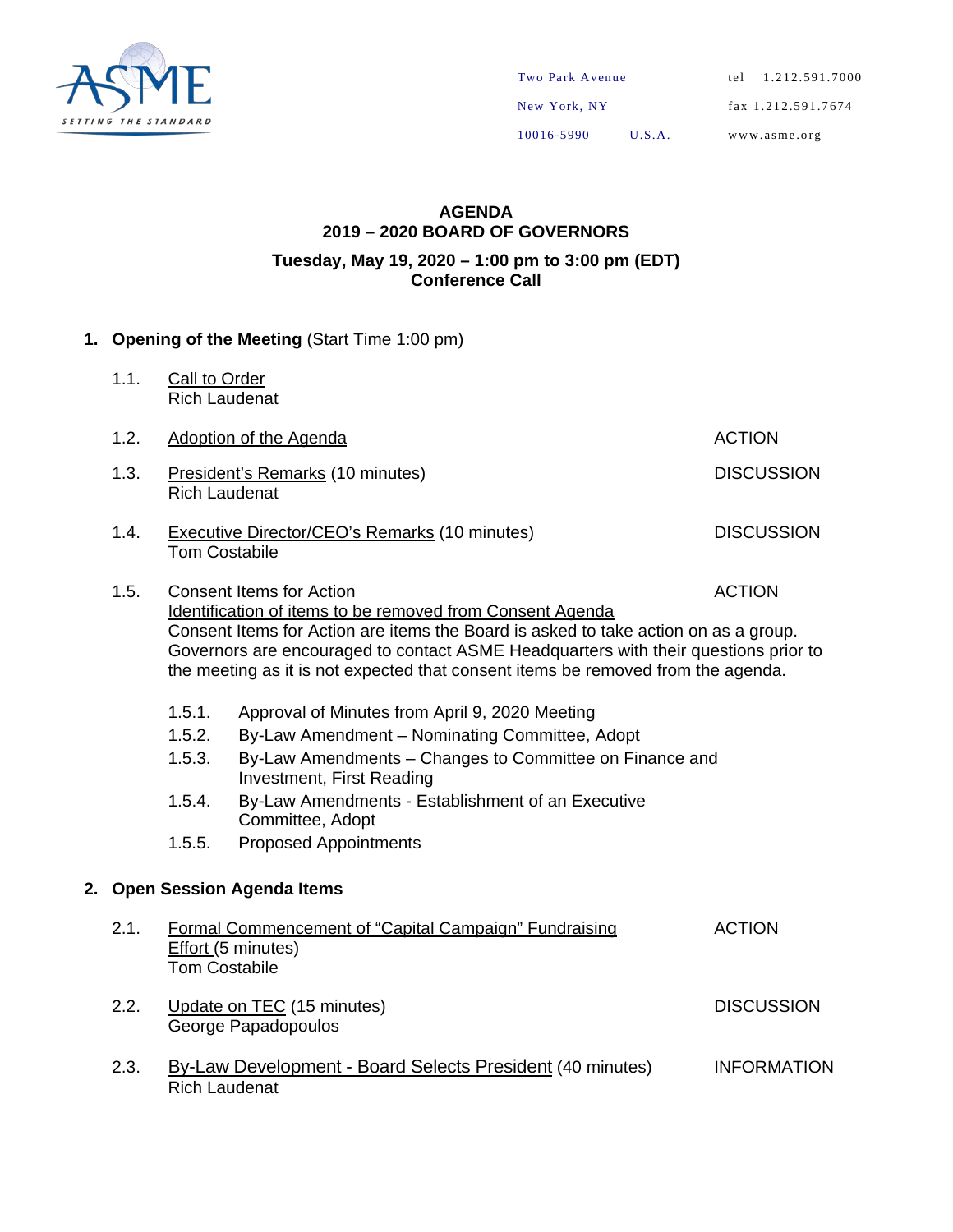**2019-2020 Board of Governors-Agenda May 19, 2020 Page 2 of 2**

#### **3. New Business**

#### **4. Open Session Information Items**

#### 4.1. Dates of Future Meetings

| <b>DATE</b>        | <b>DAY</b> | <b>TIME</b>           | <b>LOCATION</b>  |
|--------------------|------------|-----------------------|------------------|
| June 15, 2020      | Monday     | $1:00$ PM $-3:00$ PM  | Conference Call  |
| June 17, 2020*     | Wednesday  | $1:00$ PM $-3:00$ PM  | Conference Call  |
| July 27, 2020*     | Monday     | $1:00$ PM $-3:00$ PM  | Conference Call  |
| July 28, 2020*     | Tuesday    | $1:00$ PM $-3:00$ PM  | Conference Call  |
| November 14, 2020* | Saturday   | $9:00$ AM $-$ 4:00 PM | Portland, Oregon |

\*2020-2021 Board of Governors

#### **5. Adjournment**

#### **List of Appendices**

- 1.5.2 By-Law Amendment Nominating Committee, Second Reading
- 1.5.3 By-Law Amendments Changes to Committee on Finance and Investment, First Reading
- 1.5.4 By-Law Amendments Establishment of an Executive Committee
- 1.5.5 Proposed Appointments<br>2.1 Formal Commencement
- 2.1 Formal Commencement of "Capital Campaign" Fundraising Effort
- 2.3 By-Law Development Board Selects President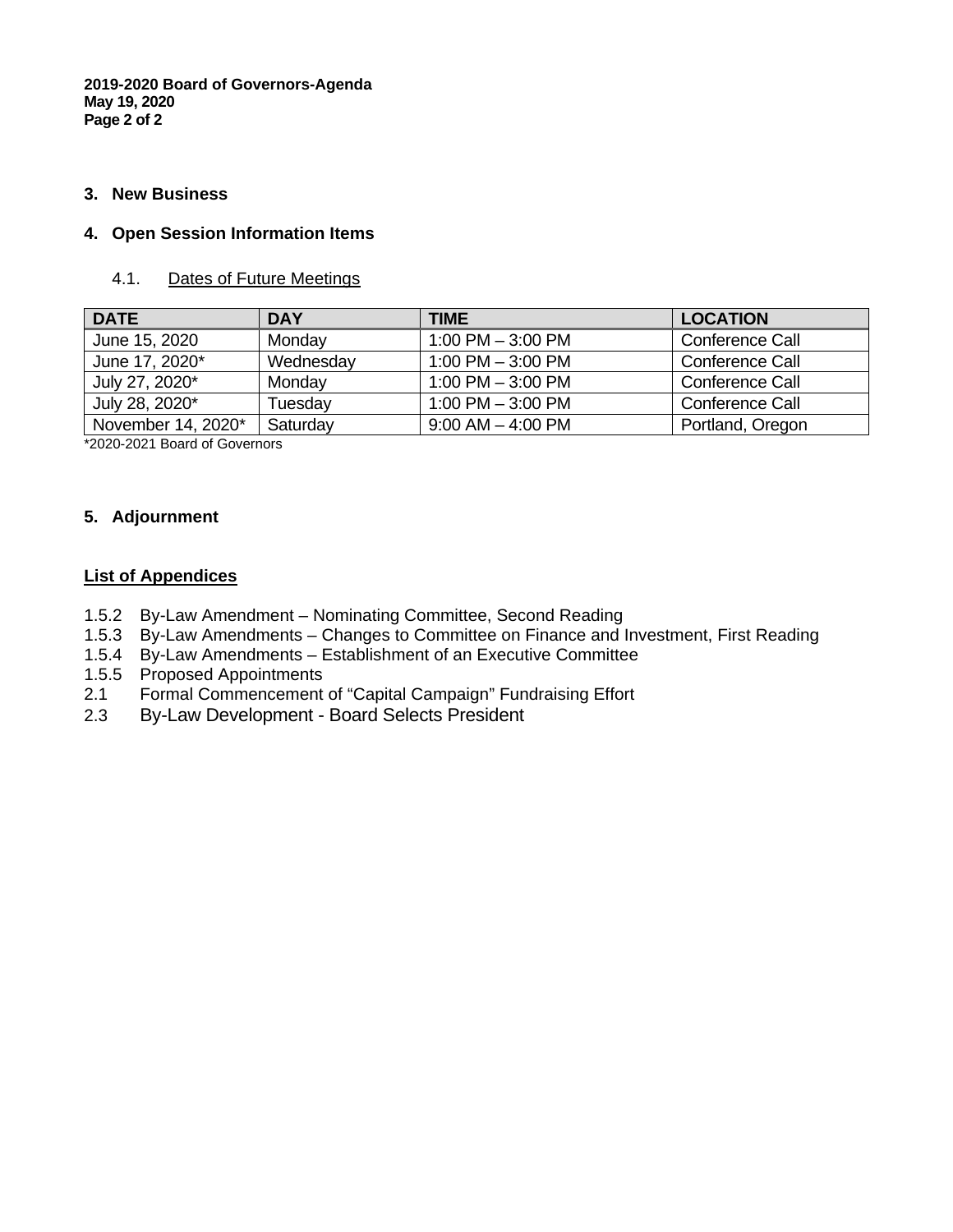

### **Board of Governors Meeting Agenda Item Cover Memo**

| Date Submitted:                              |                           |  | April 21, 2020                          |  |  |
|----------------------------------------------|---------------------------|--|-----------------------------------------|--|--|
| <b>BOG Meeting Date:</b>                     |                           |  | May 19, 2020                            |  |  |
| To:                                          | <b>Board of Governors</b> |  |                                         |  |  |
| Committee on Organization and Rules<br>From: |                           |  |                                         |  |  |
| Presented by:                                |                           |  | <b>Fred Stong</b>                       |  |  |
| Agenda Title:                                |                           |  | By-Law Amendment – Nominating Committee |  |  |

Agenda Item Executive Summary:

Given the Board of Governors' approval of the reduction of the size of the Nominating Committee to ten voting members and creation of the new Member Development and Engagement Sector, changes need to be made to the composition of the Nominating Committee.

It is proposed that the number of alternates be one per sector.

The 2020 Nominating Committee, which will meet at the 2020 Annual Meeting is already in place.

This By-Law will take effect with the 2021 Nominating Committee.

Proposed motion for BOG Action: To adopt changes to By-Law B-4.2.

Attachment(s): By-Law changes.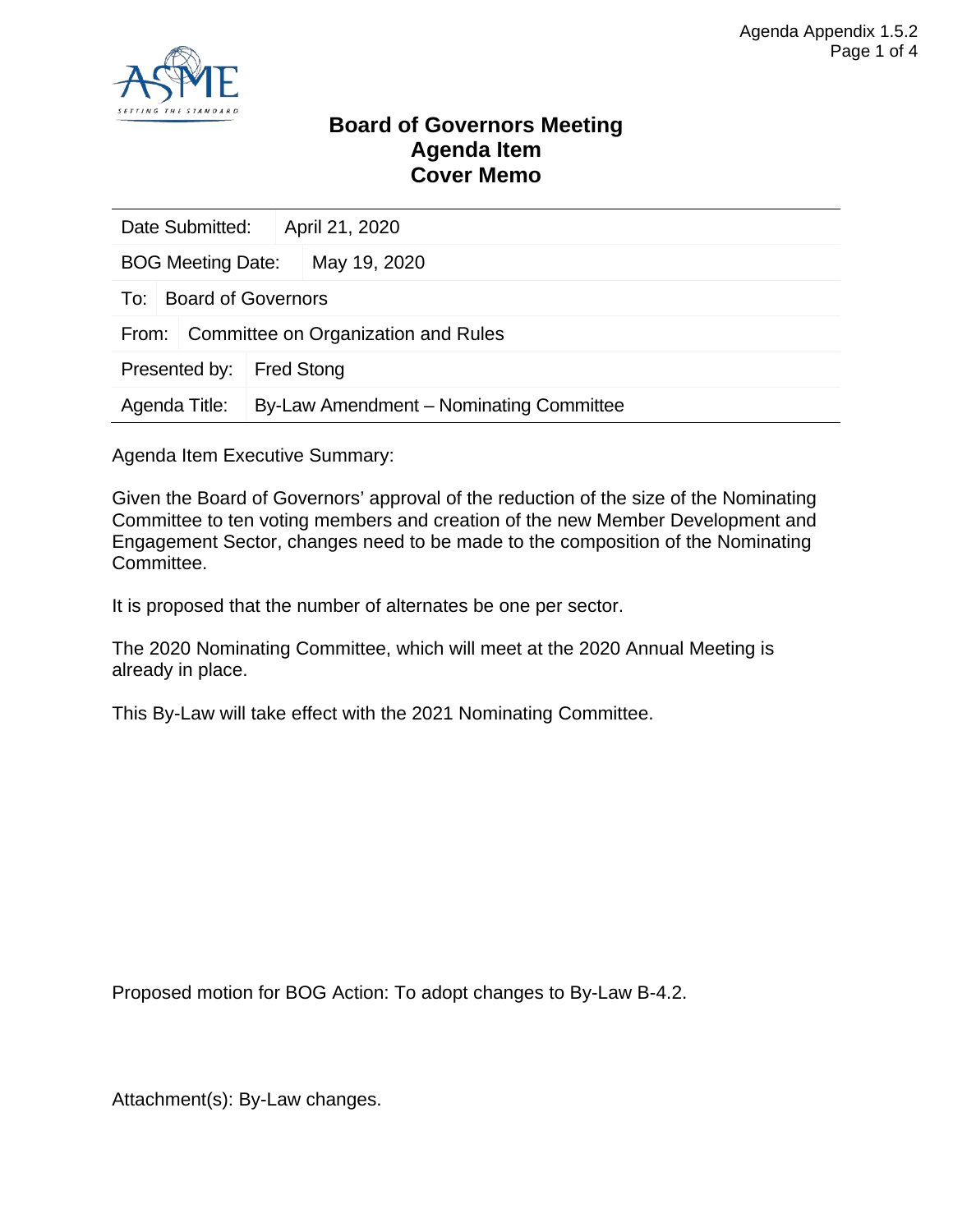#### **B4.2 NOMINATING COMMITTEE**

- B4.2.1 The Nominating Committee is charged with the responsibility of nominating members of experience, high standing, and active participation in the work of the Society to those offices specified in Article C4.1.8 of the Constitution. These nominees may be selected from proposals by various units or by individual members in the Society or from the Nominating Committee's own deliberations as it sees fit.
- B4.2.2.1 Election to the Nominating Committee takes place at Business Meetings of the Society. At the second Business Meeting of the fiscal year, the President shall present the names of those recommended pursuant to By-Law B4.2.2.3, as applicable, for election to the Nominating Committee. In the event any vacancies occur following that meeting, the President may present the names of those recommended pursuant to By-Law B4.2.2.3, as applicable, for any Nominating Committee vacancies at the first Business Meeting of the new fiscal year. The voting members of the Nominating Committee shall be elected for two years and alternates for one year.

Elected voting members and alternates shall begin their terms at the close of the Business Meeting at which they are elected.

Terms of voting members and alternates will normally end at the close of the Nominating Committee Selection Meeting. However, if the work of a particular Nominating Committee is not finished by that time, terms of that committee will continue until the selection process for which that committee is responsible has been completed.

B4.2.2.2 The Nominating Committee shall consist of voting members and alternates selected by each sector. Each sector shall have two voting members and one alternate. The TEC Sector shall have five voting members and five alternates selected by the TEC Sector Council. One voting member and one alternate for the TEC Sector shall be nominated by the Group Engagement Committee for as long as such Committee exists and reports to the Sector Management Committee. The S&C Sector shall have four voting members and three alternates selected by the Council on Standards and Certification. The PAO Sector shall have four voting members and three alternates selected by the PAO Sector Council. The SECD Sector shall have four voting members and three alternates selected by the SECD Sector Council. Approximately one-half of the voting members will have terms that expire annually. Nominations for open positions for voting members and alternates shall be made as provided in By-Law B4.2.2.3 and shall be voted upon at the Business Meetings as provided in By-Law B4.2.2.1.

> Voting members and alternates shall be of the Member or Fellow grade and not currently serving in any elective office of the Society.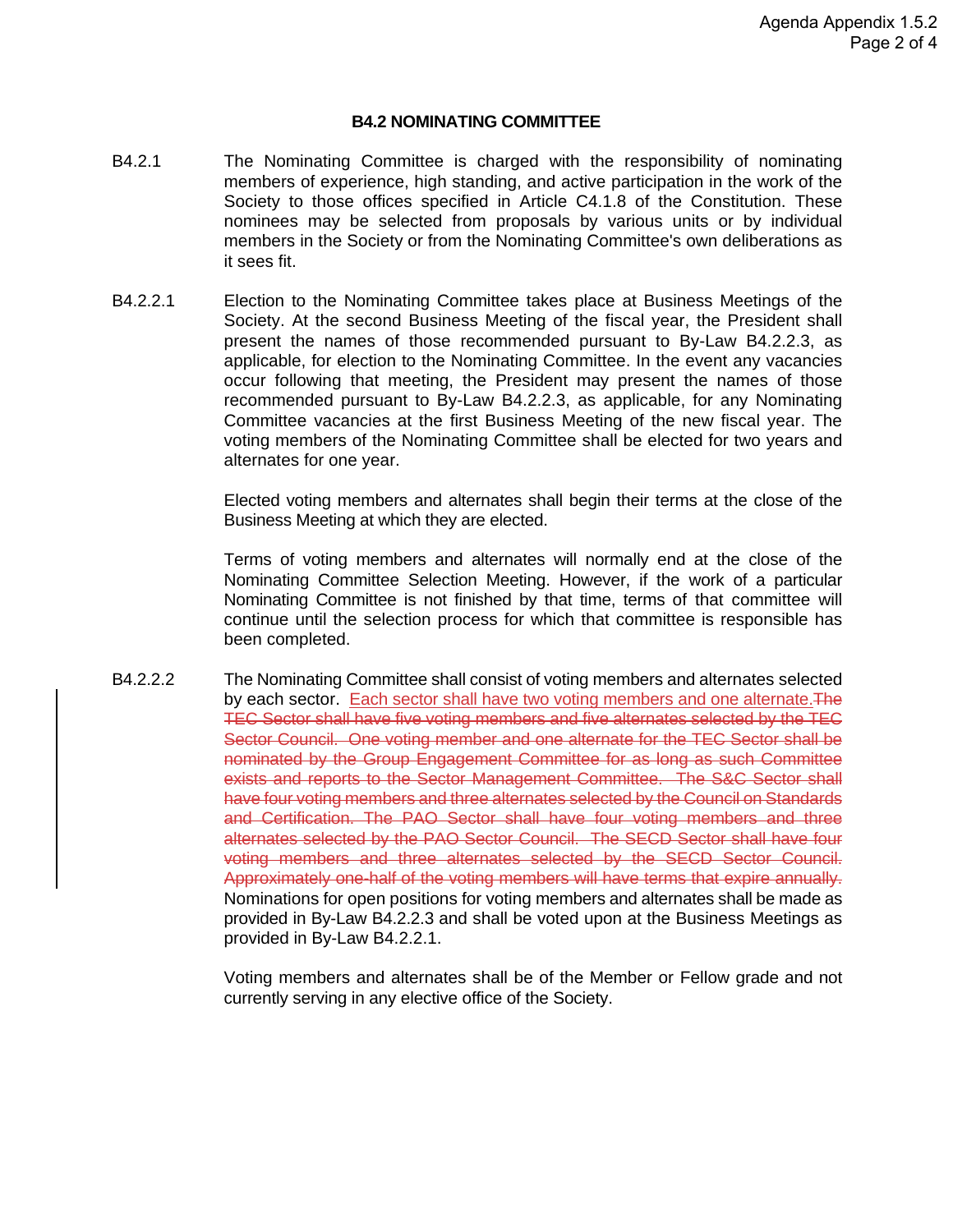- B4.2.2.3 Each sector will develop its own procedures for generating proposals for the members and alternates of the Nominating Committee for which that sector has a responsibility, and those procedures shall be specified in the sector operation guide.
- B4.2.2.4 The Nominating Committee shall be assisted by a non-voting group of Advisors consisting of up to three consenting and available past Presidents who have been out of office for one year or more. These Advisors, invited by the Nominating Committee, will attend all meetings of the Nominating Committee and participate in all its discussions. At the option of the committee, they may also be present during the casting of votes for the slate of nominees, although they shall remain impartial and not communicate to the Nominating Committee their opinions regarding any Proposed Nominee. The functions of this group shall be:

a. to acquaint the Nominating Committee of the short and long range Society plans;

b. to make available their experience in, and their knowledge of the requirements for Society offices;

- B4.2.3.1 If a voting member is unable to serve, then an alternate will be identified by the sector from its pool of alternates. In the event that no alternates are available in a specific sector, an alternate may be selected from another sector pool of alternates in accordance with the Nominating Committee Manual, MM-10.
- B4.2.3.2 A person who has been in office as voting member of the Nominating Committee for a term or portion of a term which includes more than one Nominating Committee Selection Meeting is eligible to be proposed for a later term as voting member or alternate only if the later term begins one year or more after the ending of the term in which the person served as a voting member.
- B4.2.4 No voting member or alternate shall be considered for nomination to any elective office (President and Governors) of the Society during a term of office on the Nominating Committee, whether or not it is served.
- B4.2.5 The names of those elected to serve on the Nominating Committee shall be published by the Executive Director prior to the end of each year, accompanied by a request for proposals for officers of the Society to be sent to the Nominating Committee. Any changes to the composition of the Nominating Committee shall be published as soon as possible.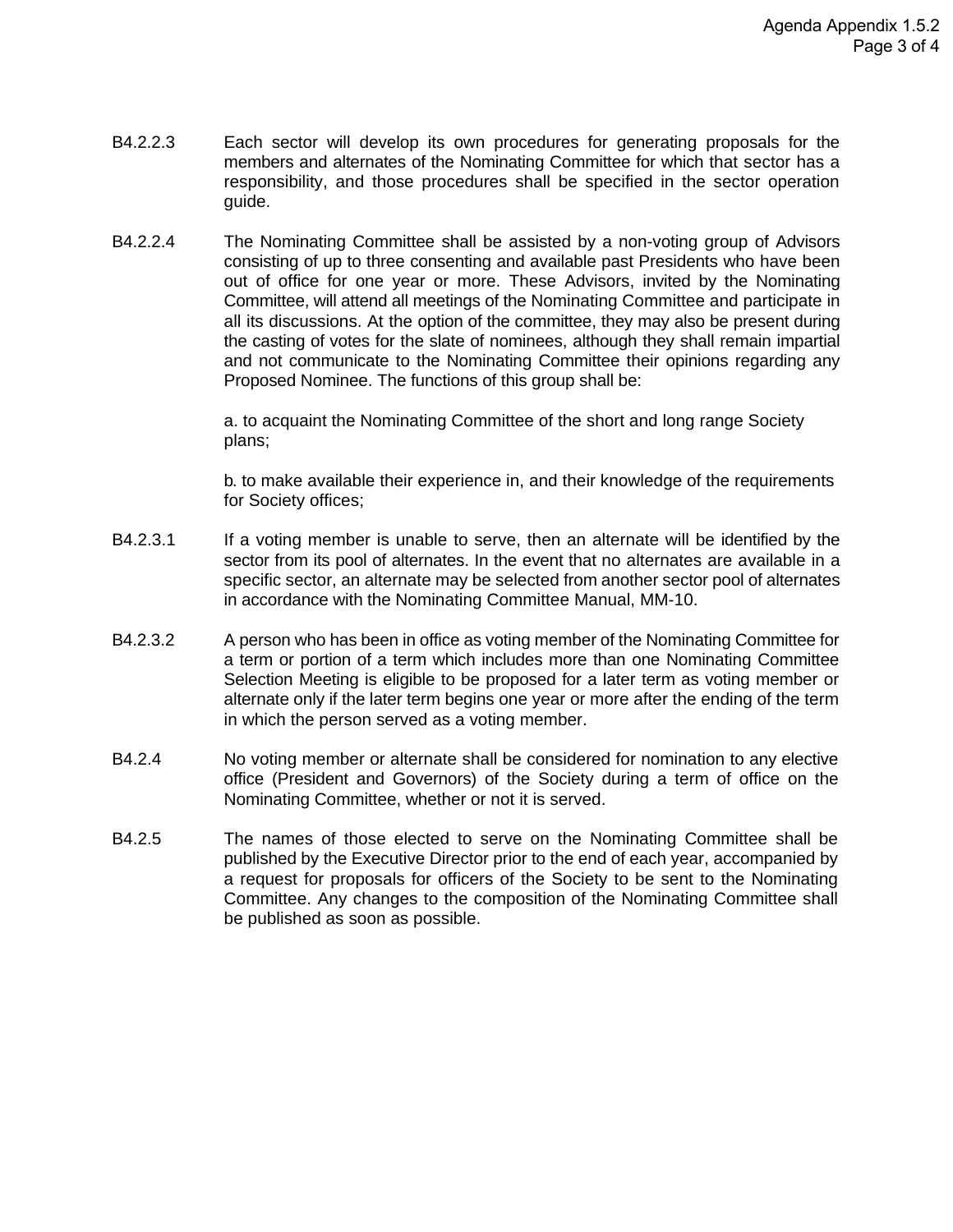- B4.2.6 A vacancy in the Nominating Committee of the Society shall be filled as determined in accordance with B4.2.3.1 and B4.2.2.1.
- B4.2.7 Each year, not later than December 1, the Nominating Committee shall submit any proposed changes to Manual MM-10 to the Committee on Organization and Rules for review and recommendation.
- B4.2.8 A special nominating committee may be organized by one percent of the corporate membership of the Society in good standing certifying to the Executive Director in writing their joint intention to organize such a committee.
- B4.2.9 Within two weeks following the close of the second Business Meeting of the fiscal year, the Nominating Committee shall deliver to the Executive Director in writing the names of its nominees for the elective offices to be filled at the next election, together with the written consents of the nominees.
- B4.2.10 The names of nominees for the various offices proposed by the Nominating Committee and any other special nominating committee shall be published by the Executive Director immediately after the receipt of the report of the Nominating Committee or the special nominating committee.
- B4.2.11 Names of any nominees presented by any special nominating committee must be in the hands of the Executive Director by the first Tuesday in August of each year, and must be accompanied by the written consent of each nominee.
- B4.2.12 Any member of the Society or any organized unit of the Society may propose and is encouraged to propose, directly to the Nominating Committee, nominees for President or the Board of Governors.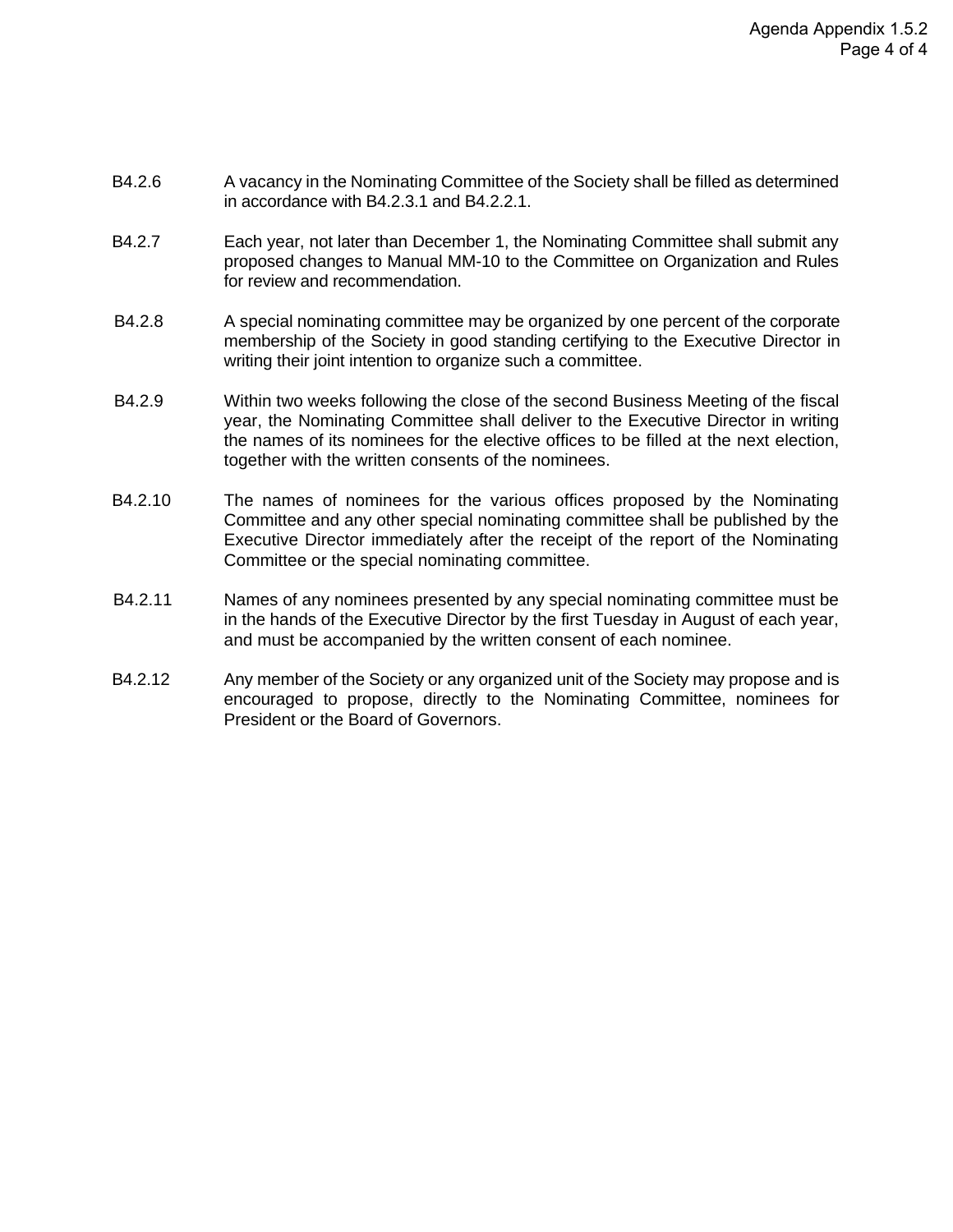

### **Board of Governors Meeting Agenda Item Cover Memo**

| Date Submitted:                              |                        | April 21, 2020                                          |  |  |  |
|----------------------------------------------|------------------------|---------------------------------------------------------|--|--|--|
| <b>BOG Meeting Date:</b>                     |                        | May 19, 2020                                            |  |  |  |
|                                              | To: Board of Governors |                                                         |  |  |  |
| Committee on Organization and Rules<br>From: |                        |                                                         |  |  |  |
| Presented by:                                |                        | <b>Fred Stong</b>                                       |  |  |  |
| Agenda Title:                                | Investment             | By-Law Amendments – Changes to Committee on Finance and |  |  |  |

Agenda Item Executive Summary:

The Committee on Finance and Investment is to be renamed the Committee on Finance.

The Board has previously formed an Executive Committee with specific responsibilities previously held by COFI. The Board has approved on first reading the various changes to By-Laws with respect to the Executive Committee. A need now arises to make complimentary changes to By-Laws related to COFI. The changes herein with respect to COFI are being submitted to the BOG for first reading. Because many of these By-Laws also relate to the Executive Committee, many of the same By-Laws are involved.

When this item appears for adoption at the June 15 Board agenda, the other changes to B4.4 and B5.2 being adopted on a separate agenda item at this meeting will be incorporated when these By-Laws are submitted for second reading.

Proposed motion for BOG Action: To approve for first reading changes to By-Law B4.4 and B5.2.

Attachment(s): By-Law changes.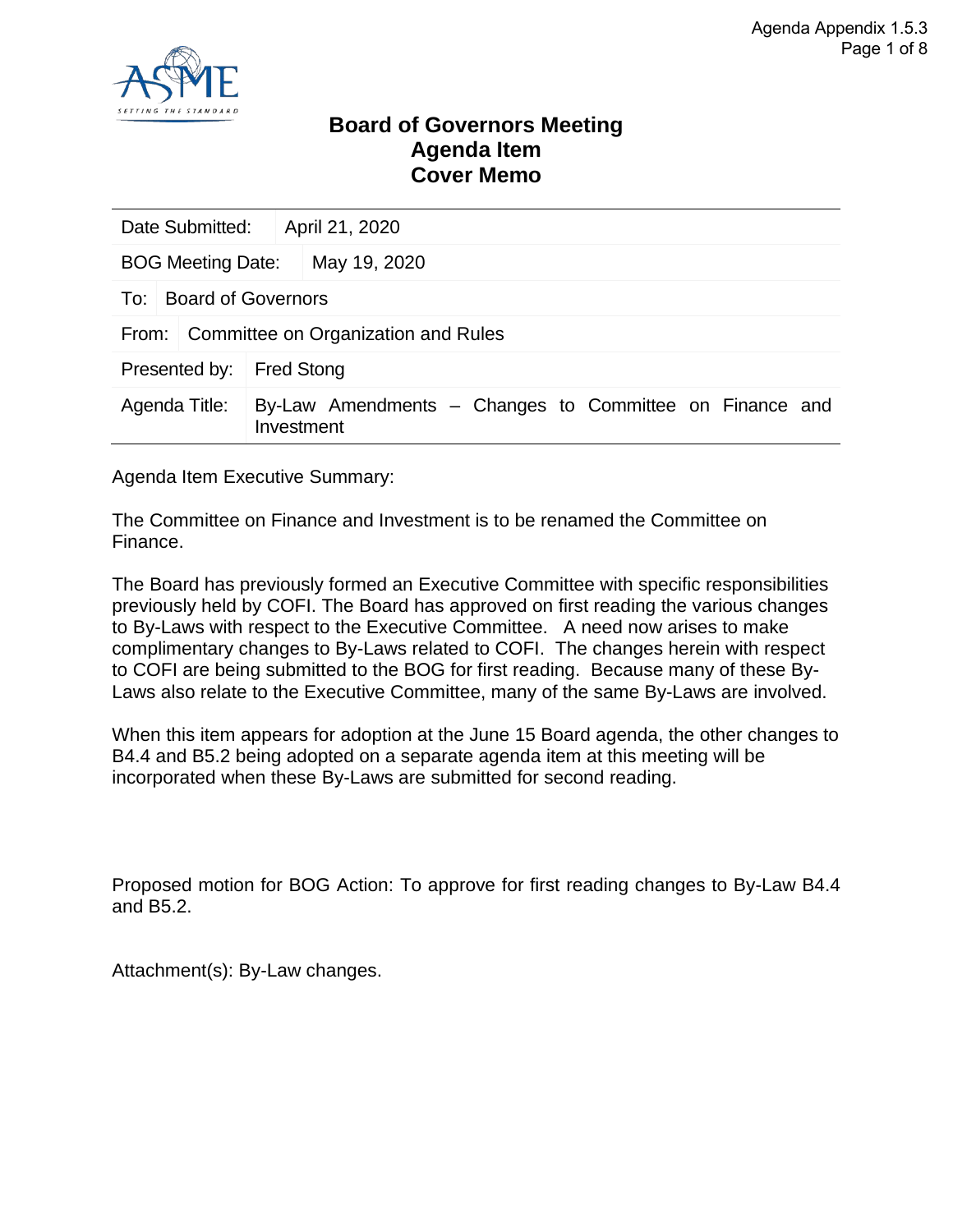#### **B4.4 FUNDS**

- B4.4.1 All funds received shall be directed to the office of the Chief Financial Officer for proper recording and deposit in authorized bank accounts.
- B4.4.2 All amounts due from members and others shall be collected by the office of the Chief Financial Officer.
- B4.4.3 Funds may be solicited from sources outside of the Society for the conduct of research.
- B4.4.4 No grant, gift or bequest to the Society shall be accepted until it and any restrictions thereon have been approved by or under the authority of the Board of Governors. Upon receipt, such grants, gifts and bequests shall be invested and used for the Society's purposes and in accordance with any restrictions thereon mandated by the donor and approved by or under the authority of the Board of Governors.
- B4.4.5 The Committee on Finance and Investment, under the direction of the Board of Governors, shall be responsible for the management of the securities of the Society.
- B4.4.6 All payments for expenditures shall be made by the office of the Chief Financial Officer upon proper authorization, in accordance with the budget adopted by the Board of Governors.
- B4.4.7 The Chief Financial Officer shall regularly report to the Committee on Finance and Investment the total expenditures incurred against each appropriation in the adopted budget. The Committee on Finance and Investment will report the financial position of the Society to the Board of Governors.
- B4.4.8 Any contract or other obligation to pay money in the work of the Society shall be valid only when signed by the Executive Director, the Chief Financial Officer, or the Assistant Treasurer.
- B4.4.9 The accounts of the Society shall be audited annually by a certified public accountant appointed by the Board of Governors and ratified by the corporate membership.
- B4.4.10 No part of net earnings of the organization shall inure to the benefit of any member, trustee, director, officer of the organization, or any private individual (except that reasonable compensation may be paid for the services rendered to or for the organization), and no member, trustee, officer of the organization or any private individual shall be entitled to share in the distribution of any of the organization's assets on dissolution of the organization.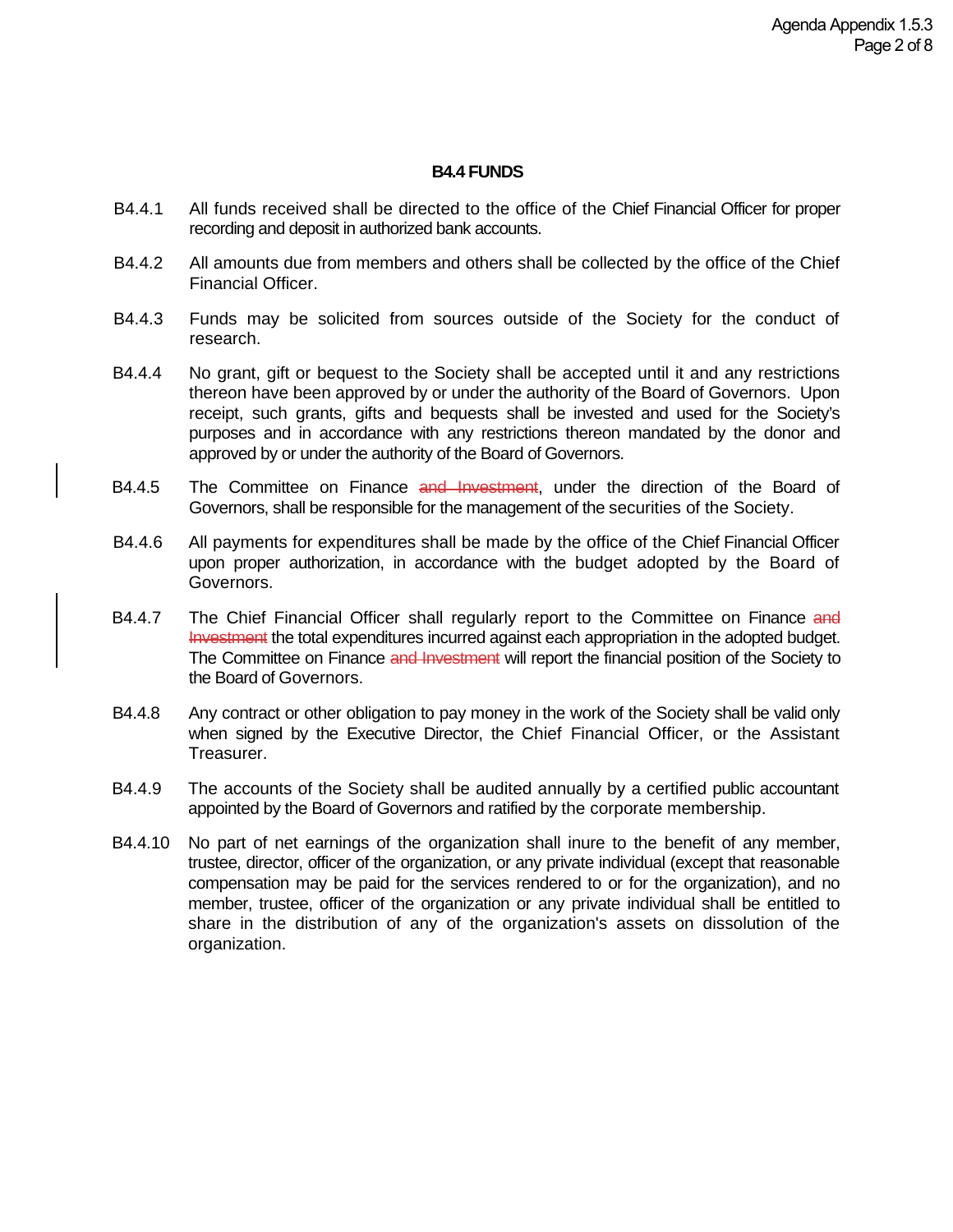B4.4.11 In the event of dissolution, all of the remaining assets and property of the organization shall, after payment of necessary expenses thereof, be distributed to such organizations as shall qualify under section 501(c) 3 of the Internal Revenue Code of 1986.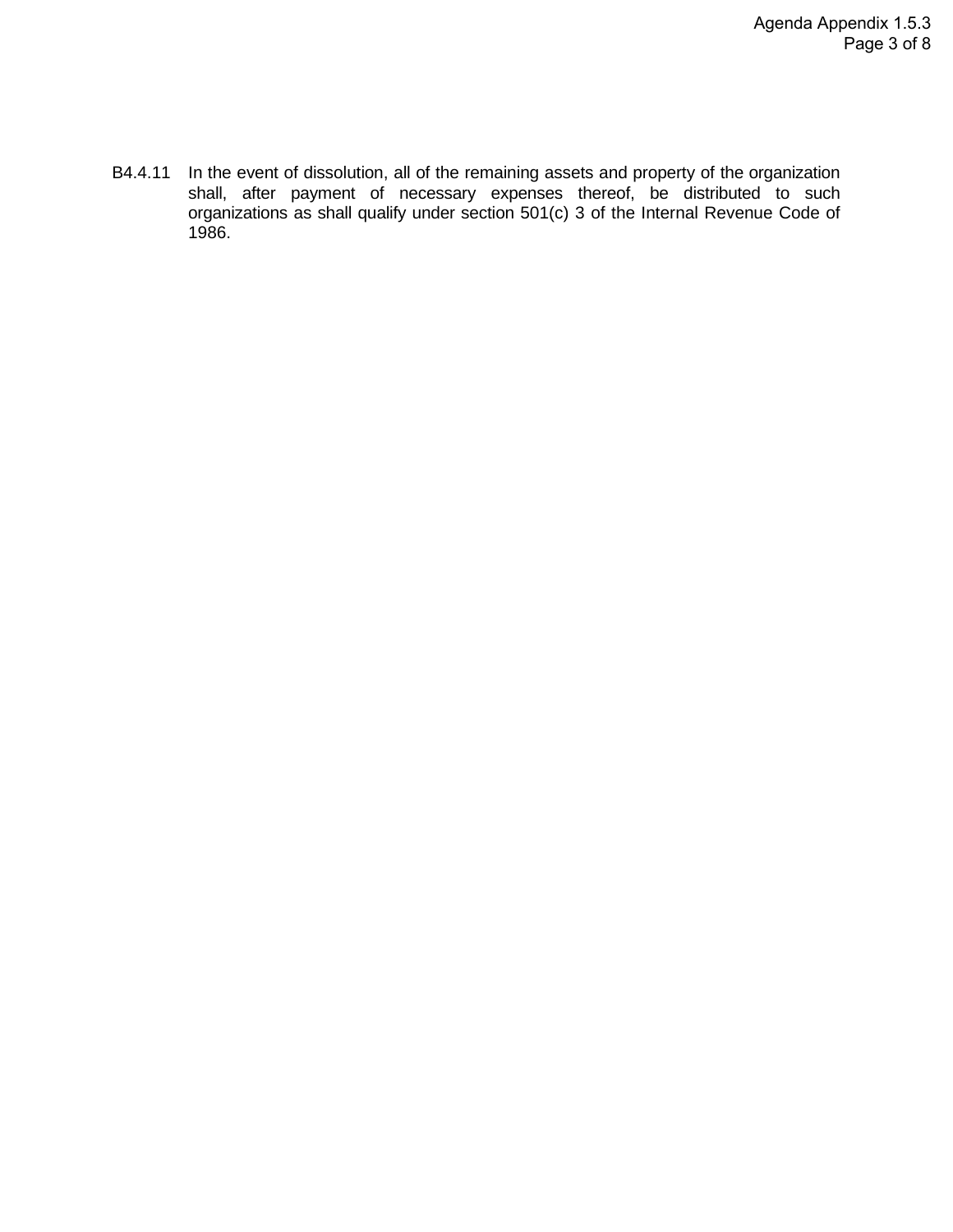#### **B5.2 SECTORS AND COMMITTEES REPORTING TO THE BOARD OF GOVERNORS**

B5.2.1 The sectors reporting to the Board of Governors shall be the Member Development and Engagement Sector, Standards and Certification Sector, Technical Events and Content Sector, the Public Affairs and Outreach Sector and the Student and Early Career Development Sector.

> Each sector shall be led by a council. The council of each sector shall consist of such voting members as specified in the sector By-Laws. Individuals, as may be required or designated pursuant to any statute, regulation, or court order or consent decree may also be voting or non-voting members of a sector council. A member of the senior staff of the sector, if any, may be a voting member of the sector council. The sector council may designate both volunteer and staff non-voting members.

> The duties and responsibilities of the sectors shall be as designated from time to time by the Board of Governors. Each sector shall maintain its own operation guide as prescribed by Society Policy. Each sector shall be chaired by a senior vice president who shall serve a term of three years. Additional service as the same senior vice president may occur after an interruption of one or more years or following a partial term. Senior vice presidents shall attend meetings of the Board of Governors without vote.

- B5.2.2 The following Standing Committees shall report to the Board of Governors and shall be appointed by the Board as determined in the By-Laws: Committee on Organization and Rules, Committee on Finance and Investment, Audit Committee, Committee on Executive Director Evaluation and Staff Compensation, Committee on Honors, Committee of Past Presidents, Sector Management Committee, Philanthropy Committee, Diversity and Inclusion Strategy Committee, Industry Advisory Board, and Volunteer Orientation and Leadership Training Academy. Each Standing Committee shall maintain its own operation guide as prescribed by Society Policy. If a Standing Committee includes individuals who are not Governors, it is not a committee of the Board and may not bind the Board.; provided, however, that the Committee on Finance and Investment may bind the Board with respect to investment matters without regard to whether it includes individuals who are not Governors.
- B5.2.3.1 The Committee on Organization and Rules, under the direction of the Board of Governors, shall have responsibility for ensuring that the Society is organized and supplied with qualified leadership to serve the current and anticipated future needs of the membership, and shall reexamine regularly the Constitution, By-Laws and Policies of the Society.
- B5.2.3.2 The Committee on Organization and Rules shall select its own Chair and Vice Chair. Its membership shall be determined by the Board of Governors. The President-Elect may select a Governor to serve as Liaison to the Committee during their Presidential term.
- B5.2.4.1 The Committee on Finance and Investment, under the direction of the Board of Governors, shall have responsibility for supervising the financial and investment affairs of the Society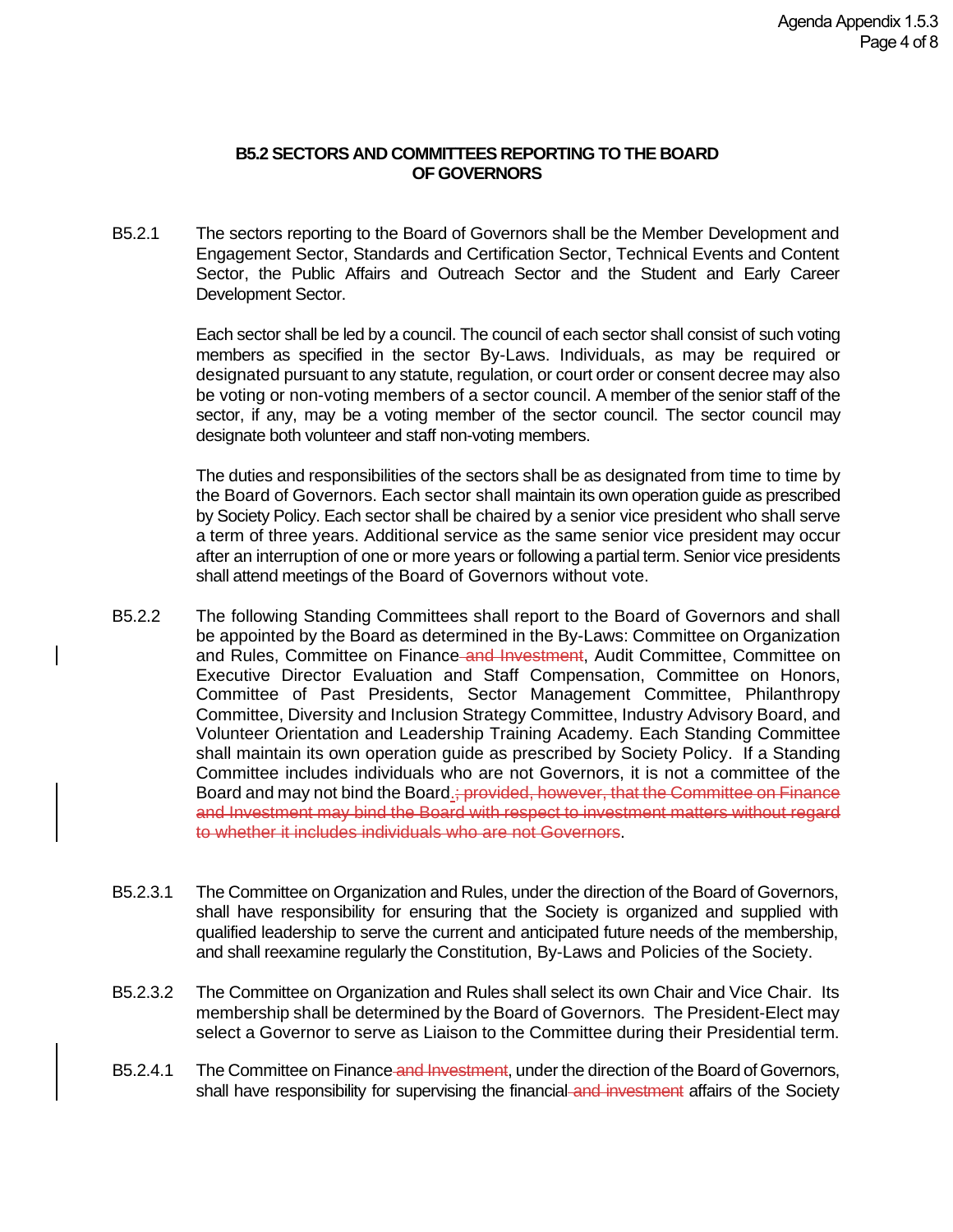and supporting the Board and its committees by conducting an annual review of the Society's budgets.

B5.2.4.2 The Committee on Finance and Investment shall select its own Chair.

The Treasurer shall be an ex officio member of the Committee with vote and shall serve as Vice Chair. The Chief Financial Officer and the Assistant Treasurer shall be ex officio members of the Committee without vote. Other members shall be determined by the Board of Governors. The President-Elect may select a Governor to serve as Liaison to the Committee during their Presidential term.

B5.2.5.1 The Committee on Executive Director Evaluation and Staff Compensation, under the direction of the Board of Governors, shall have responsibility for making recommendations to the Board regarding the Executive Director's performance planning and evaluation and for making recommendations to the Board regarding the Executive Director's compensation, including salary and bonus recommendations.

> The Committee shall also have the responsibility to advise the Board of Governors on activities of the Society's staff regarding: staff compensation, including bonus programs; volunteer/staff collaboration survey; staff planning and organization; staff training and development; staff and retiree benefit programs, including pension plans. The committee will also be responsible for staff related Society Policies P-7.1, (Recognition of Staff Members - 5 Years or More of Service) and P-7.2, (Staff Employment Guidelines).

> In addition, the Committee has oversight responsibilities for the Pension Plan Trustees and the Retirement Plan Committee.

B5.2.5.2 The Committee on Executive Director Evaluation and Staff Compensation shall consist of the President, the President-Nominee/Elect, the Immediate Past President and three current Board members at-large (serving staggered terms on the Board). The President and Immediate Past President are ex officio members of the committee with vote. The President-Nominee/Elect is an ex officio member of the Committee without vote. The Immediate Past President shall be the Chair. The incoming first-year Governor shall be selected by the President-Elect and approved by the Board of Governors.

> The term of each of the current Board members at-large expires when their Board term expires.

B5.2.5.3 The Pension Plan Trustees, under the direction of the Committee on Executive Director Evaluation and Staff Compensation, shall have responsibility, as specified in the American Society of Mechanical Engineers Pension Plan, for the investment and ultimate distribution of the funds and may also act as Plan agent for the service of legal process.

> The Pension Plan Trustees shall consist of up to seven members: the Treasurer of ASME; the Chief Financial Officer, and three to five at-large members recommended by the Committee on Executive Director Evaluation and Staff Compensation for appointment by the Board of Governors.

> The terms of the at-large members shall be three years ending at the close of the second Society-Wide Meeting on a schedule established by the Committee on Executive Director Evaluation and Staff Compensation. Except as provided in this section, a Pension Plan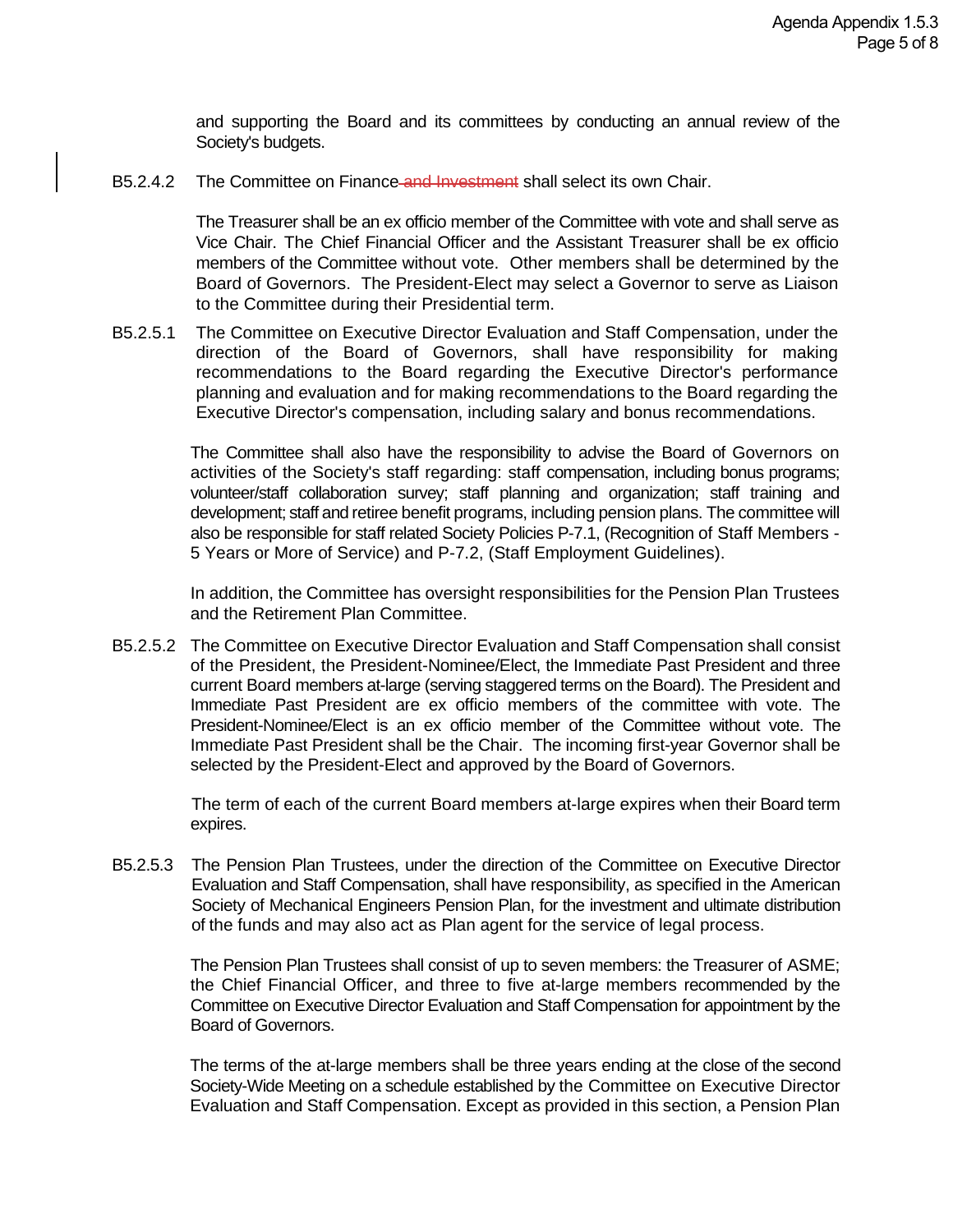Trustee who is a member-at-large may serve no more than two consecutive full terms. To be eligible for additional full terms, a member-at-large must be nominated by the Committee on Executive Director Evaluation and Staff Compensation upon a finding by the Committee that specifies exceptional circumstances warranting the additional terms, and a written statement of such findings must accompany the nomination when it is communicated to the Board of Governors by the Chair of the Committee. The nominee may then be appointed only upon the affirmative vote of two-thirds of the entire Board of Governors.

B5.2.5.4 The Retirement Plan Committee, under the direction of the Committee on Executive Director Evaluation and Staff Compensation, shall have responsibility, as specified in the ASME Thrift Plan, the ASME Defined Contribution (DC) Plan, the ASME 457(b) Plan, and the ASME 401(k) Plan documents, including to act as Plan Administrator and Named Fiduciary for such plans and assume such responsibilities as developing investment policy statements, selecting and monitoring investment choices, benchmarking Plan administration expenses and investment plan administrators performance and selecting, appointing and retaining plan investment, governance and plan administration compliance advisors, as well as having the power to make ministerial and technically required plan amendments.

The Retirement Plan Committee shall consist of four members: two members of the Executive Management Team, one member of the Human Resources Department and one Volunteer member of the Pension Plan Trustees. The three staff members will be nominated by the Executive Director and appointed at the discretion of the EDESC. The pension plan trustee shall be recommended by the Pension Plan Trustees and may be appointed at the discretion of the EDESC.

 The ASME Staff members of the Committee may be members with vote for as long as they hold the positions described in this By-Law B5.2.5.4. The Pension Plan Trustee member's term will be for as long as they are a member of the Pension Plan Trustees.

- B5.2.6.1 The Committee on Honors, under the direction of the Board of Governors, shall have responsibility for recommending properly selected candidates for honors, medals, Honorary Members, and awards, and as required shall recommend recipients of joint awards, all subject to approval by the Board of Governors. However, the Board may delegate to the Committee on Honors the power to approve candidates for any honor, medal or award other than Honorary Member or ASME Medalist.
- B5.2.6.2 The Committee on Honors shall select its own Chair and Vice Chair. Its membership shall be determined by the Board of Governors. The Chair of the General Awards Committee shall be an ex officio member with vote. The President-Elect may select a Governor to serve as Liaison to the Committee during their Presidential term.
- B5.2.6.3 The General Awards Committee, under the direction of the Committee on Honors, shall seek candidates for all honors and awards except Honorary Members, the ASME Medal, and group-level awards, and shall screen nominations and make recommendations to the Committee on Honors.

The General Awards Committee shall consist of a Chair, a Vice Chair and a membership as determined by the Committee on Honors.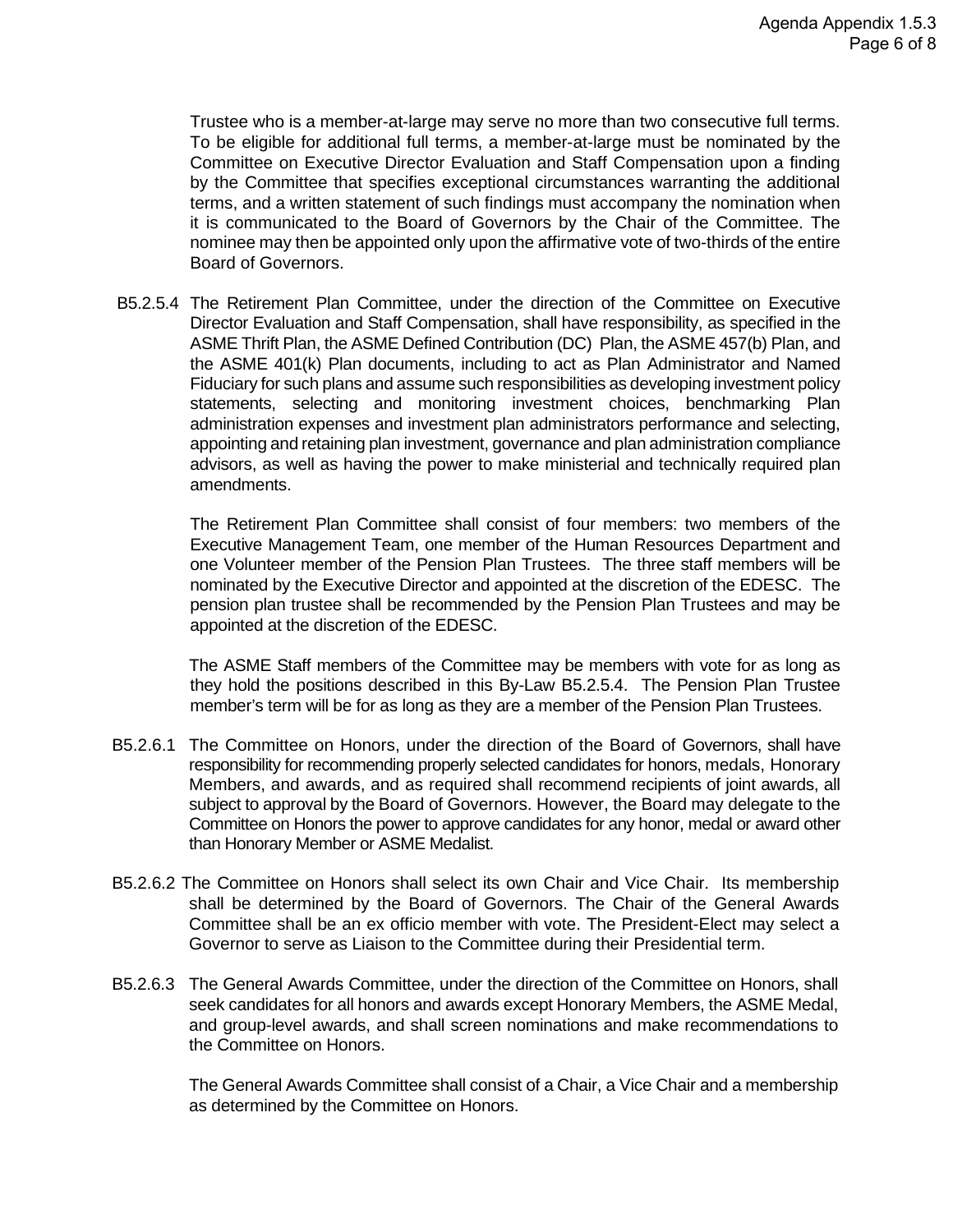- B5.2.6.4 Other Society award committees, including special award committees, shall in accordance with the policies and procedures administered by the Committee on Honors, seek nominees for honors in their several areas of interest, shall screen nominations, and make recommendations to the Committee on Honors.
- B5.2.7.1 The Committee of Past Presidents, under the direction of the Board of Governors, shall have responsibility for electing Fellows, overseeing the ethical practice of engineering, and providing guidance on matters where its experience may be useful, upon request by the President, Board of Governors, and other units of the Society.
- B5.2.7.2 The Committee of Past Presidents shall select its own Chair and Vice Chair. Its membership shall consist of all living Past Presidents, unless the Board of Governors or Ethics Committee makes a finding that results in the censure, expulsion, suspension or other disciplinary action of a Past President involving the following conduct:

(a) violation or attempted violation of the ASME Ethics or Conflicts of Interest Policy, knowingly assisting or inducing another to violate or attempt to violate the ASME Ethics or Conflicts of Interest Policy, or doing so through the acts of another;

(b) illegal conduct that adversely reflects on the Past President's honesty, trustworthiness or fitness to serve ASME in a position of trust;

(c) conduct involving breach of fiduciary duty, dishonesty, fraud, deceit or misrepresentation; or

(d) other conduct that is or reasonably could be harmful to the reputation and administration of the Society.

Disciplinary action for conduct described in B5.2.7.2 (a) through (d) shall render a Past President ineligible for membership on the Committee of Past Presidents and shall result in the expulsion from the committee of any current member of the Committee of Past Presidents.

B5.2.8.1 The Audit Committee, under the direction of the Board of Governors, shall have responsibility for overseeing the accounting and financial reporting process of the Society and the audit of its financial statements and report its activities to the Board. The Committee will be responsible for overseeing the adoption and implementation of, and compliance with, the Society Policies on whistleblowers and conflicts of interest. The Committee will annually consider the performance and independence of the independent auditor and recommend retaining or renewing the retention of the independent auditor to the Board. The Committee will liaise with the independent auditor prior to the commencement of the audit and upon completion of the audit, review and discuss the audit results and any related management letter with the auditor, including:

(a) any material risks and weaknesses in internal controls identified by the auditor;

(b) any restrictions on the scope of the auditor's activities or access to requested information;

(c) any significant disagreements between the auditor and management; and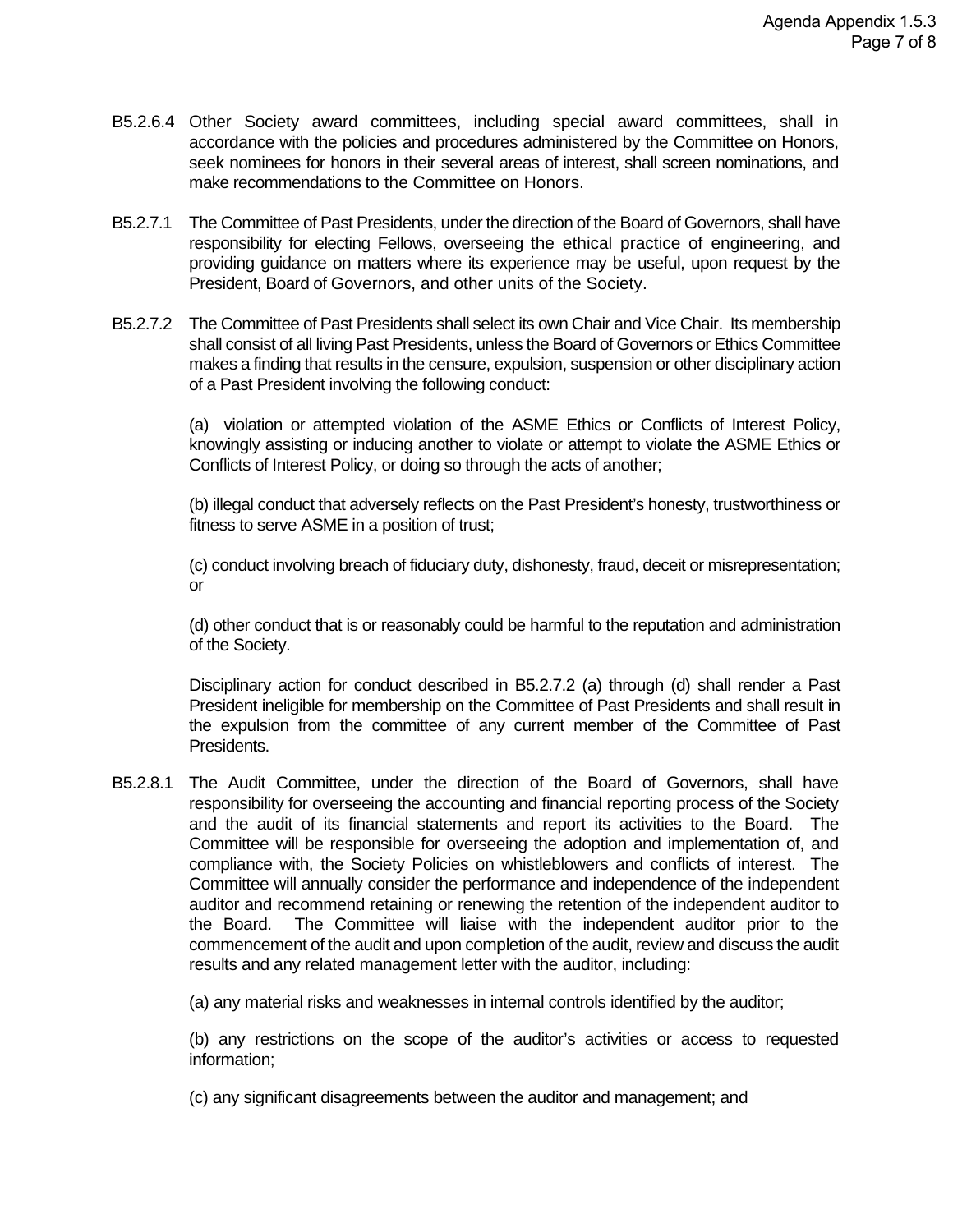(d) the adequacy of the Corporation's accounting and financial reporting processes.

B5.2.8.2 The Audit Committee shall consist of three current Board members-at-large (serving staggered terms on the Board) who serve as voting members. The Committee membership is determined by the Board of Governors and consists solely of "independent" members of the Board as defined under Section 102(a) (21) of the New York Not-for-Profit Corporation Law. The Chair shall be the senior Governor and the Vice Chair shall be the second-most senior Governor.

> The Treasurer shall be an ex officio member of the Committee without vote. The Chief Financial Officer and the Assistant Treasurer shall be ex officio members of the Committee without vote. The President-Elect makes the recommendation on the incoming first-year Board member-at-large. The term of the Board members-at-large expires when their Board term expires.

- B5.2.9.1 The Philanthropy Committee, under the direction of the Board of Governors, shall have responsibility for advising the Board of Governors and assisting the Society in connection with fundraising activities and philanthropic programs carried out using the Society's name or other resources.
- B5.2.9.2 The Philanthropy Committee shall select its own chair and vice chair. The ASME Executive Director, the ASME Managing Director of Philanthropy and the ASME Managing Director of Programs shall be ex officio members of the Committee without vote. Other members shall be determined by the Board of Governors. The President-Elect may select a Governor to serve as Liaison to the Committee during their Presidential term.
- B5.2.10.1 The Diversity and Inclusion Strategy Committee, under the direction of the Board of Governors, shall have responsibility for providing insight and advice into promoting diversity and inclusion within ASME and mechanical engineering.
- B5.2.10.2 The Diversity and Inclusion Strategy Committee shall select its own Chair and Vice Chair. Its membership shall be determined by the Board of Governors. The President-Elect may select a Governor to serve as Liaison to the Committee during their Presidential term.
- B5.2.11.1 The Industry Advisory Board, under the direction of the Board of Governors, shall have responsibility for providing a voice for industry within ASME through the communication of the needs of engineers that are engaged in industry.
- B5.2.11.2 The Industry Advisory Board shall select its own Chair and Vice Chair. Its membership shall be determined annually by the Board of Governors. The President-Elect may select a Governor to serve as Liaison to the Board during their Presidential term.
- B5.2.12.1 The Volunteer Orientation and Leadership Training Academy, under the direction of the Board of Governors, shall have responsibility for developing ASME's volunteer leadership. VOLT's programmatic offerings extend to volunteers serving throughout the Society at all levels.
- B5.2.12.2 The Volunteer Orientation and Leadership Training Academy shall select its own Chair and Vice Chair. Its membership shall be determined by the Board of Governors. The President-Elect may select a Governor to serve as Liaison to the Academy during their Presidential term.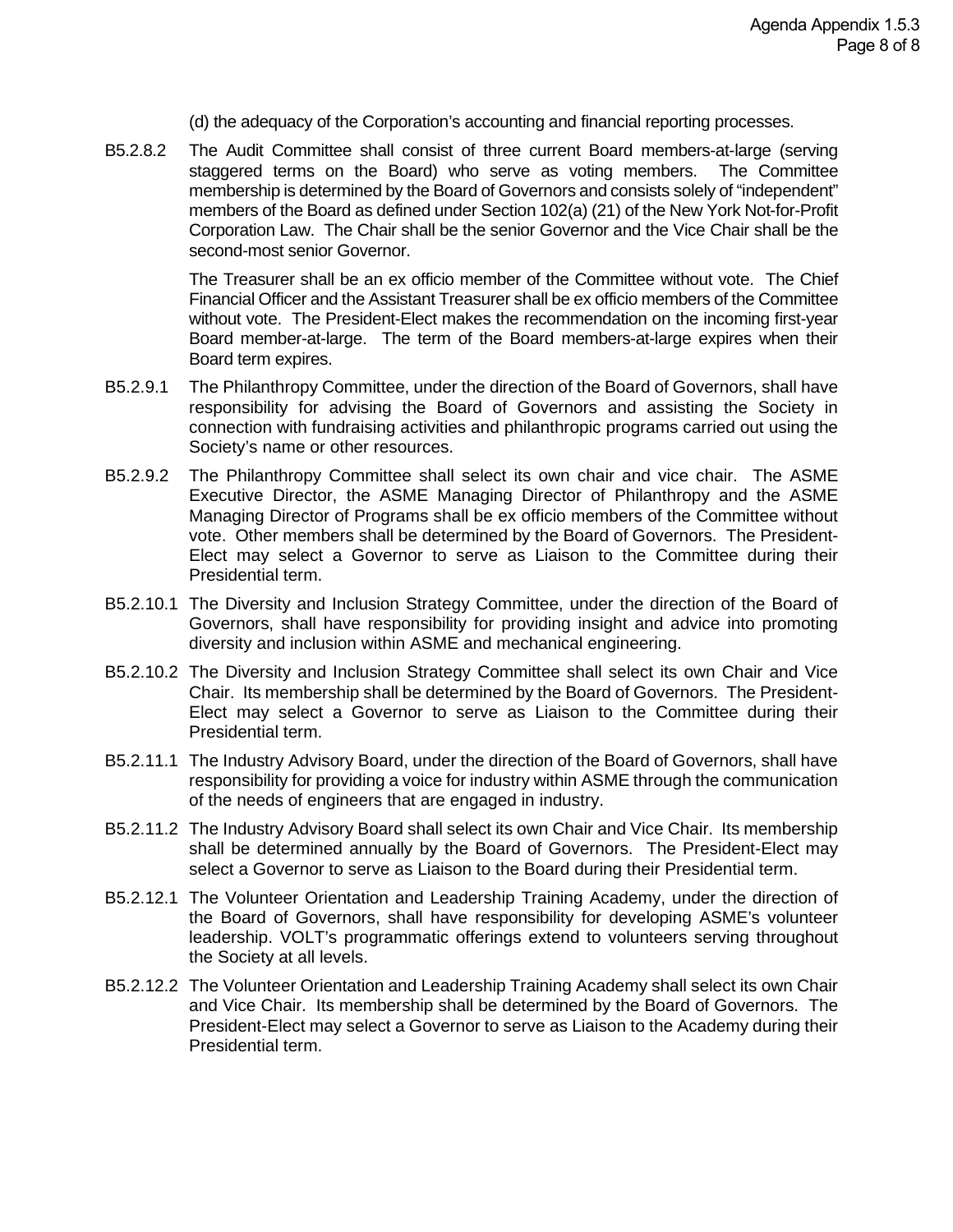

### **Board of Governors Meeting Agenda Item Cover Memo**

| Date Submitted:                              |                    |  | April 28,2020                                               |  |  |
|----------------------------------------------|--------------------|--|-------------------------------------------------------------|--|--|
| <b>BOG Meeting Date:</b>                     |                    |  | May 19, 2020                                                |  |  |
| To:                                          | Board of Governors |  |                                                             |  |  |
| Committee on Organization and Rules<br>From: |                    |  |                                                             |  |  |
| Presented by:                                |                    |  | <b>Fred Stong</b>                                           |  |  |
| Agenda Title:                                |                    |  | By-Law Amendments – Establishment of an Executive Committee |  |  |

Agenda Item Executive Summary:

A need has arisen for a more agile governance structure at the highest level of ASME to handle action items between meetings of the Board of Governors. The attached By-Law changes call for the establishment of an Executive Committee of the Board of Governors. The voting members of the Executive Committee are all members of the Board of Governors, so, like the Audit Committee and Committee on Executive Director Evaluation and Staff Compensation, the Executive Committee is considered a Committee of the Board of Governors and, as a result, may take actions to bind the Board.

It should be noted that the President-Nominee is not a voting member of the Executive Committee. Only after the Business Meeting at the Congress would this individual, who at that time would be the President-Elect, be a voting member of the Executive Committee.

It is proposed that By-Law B4.4 be amended to allow the Executive Committee to assume responsibility for the acceptance of grants, gifts and bequests.

Proposed motion for BOG Action: To adopt changes to By-Law B-4.4 and B5.2.

Attachment(s): By-Law changes.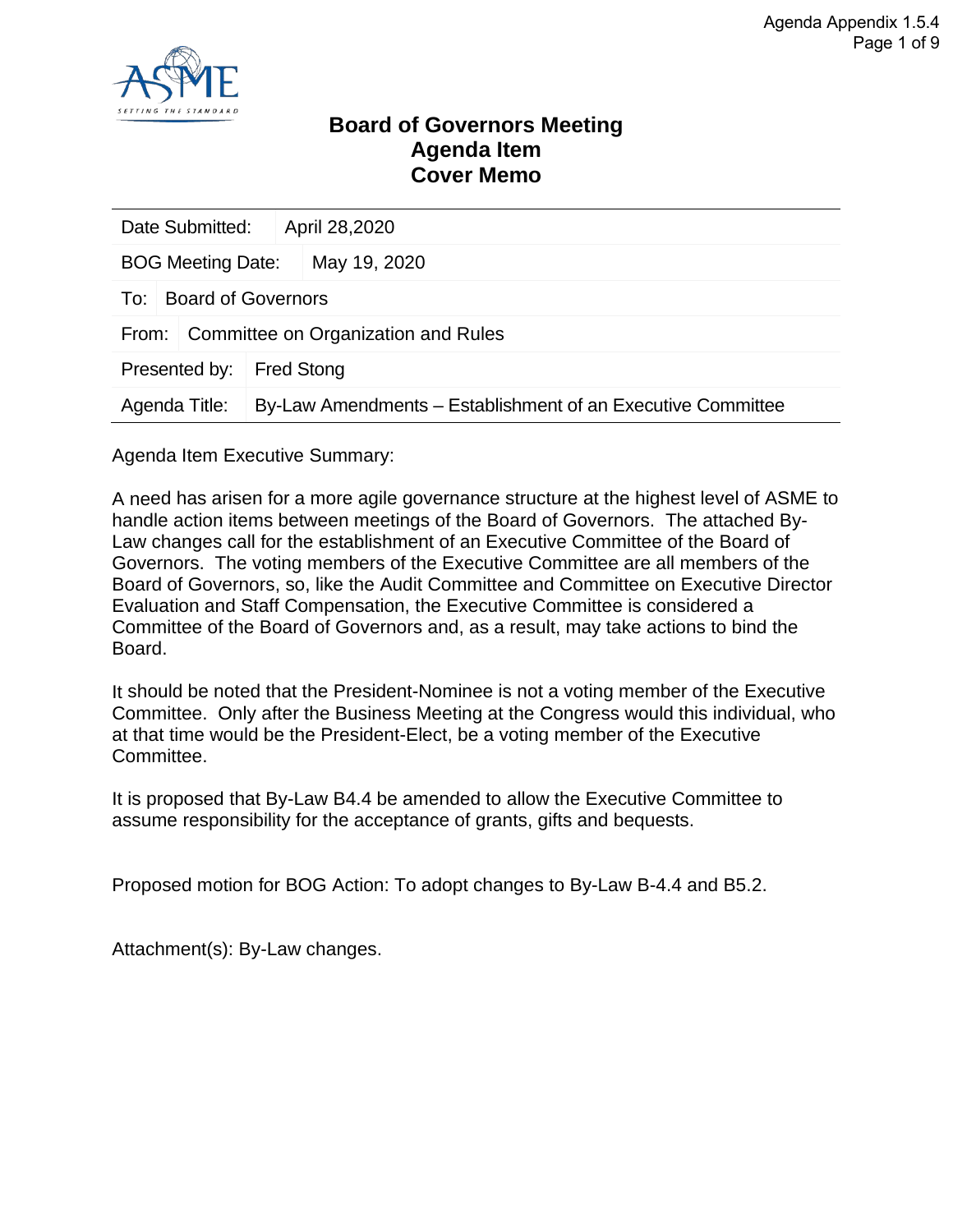#### **B4.4 FUNDS**

- B4.4.1 All funds received shall be directed to the office of the Chief Financial Officer for proper recording and deposit in authorized bank accounts.
- B4.4.2 All amounts due from members and others shall be collected by the office of the Chief Financial Officer.
- B4.4.3 Funds may be solicited from sources outside of the Society for the conduct of research.
- B4.4.4 No grant, gift or bequest to the Society shall be accepted until it and any restrictions thereon have been approved by or under the authority of the Board of Governors. Upon receipt, such grants, gifts and bequests shall be invested and used for the Society's purposes and in accordance with any restrictions thereon mandated by the donor and approved by or under the authority of the Board of Governors. The Executive Committee of the Board of Governors may accept unrestricted grants, gifts or bequests with a value of less than \$2,500,000.
- B4.4.5 The Committee on Finance and Investment, under the direction of the Board of Governors, shall be responsible for the management of the securities of the Society.
- B4.4.6 All payments for expenditures shall be made by the office of the Chief Financial Officer upon proper authorization, in accordance with the budget adopted by the Board of Governors.
- B4.4.7 The Chief Financial Officer shall regularly report to the Committee on Finance and Investment the total expenditures incurred against each appropriation in the adopted budget. The Committee on Finance and Investment will report the financial position of the Society to the Board of Governors.
- B4.4.8 Any contract or other obligation to pay money in the work of the Society shall be valid only when signed by the Executive Director, the Chief Financial Officer, or the Assistant Treasurer.
- B4.4.9 The accounts of the Society shall be audited annually by a certified public accountant appointed by the Board of Governors and ratified by the corporate membership.
- B4.4.10 No part of net earnings of the organization shall inure to the benefit of any member, trustee, director, officer of the organization, or any private individual (except that reasonable compensation may be paid for the services rendered to or for the organization), and no member, trustee, officer of the organization or any private individual shall be entitled to share in the distribution of any of the organization's assets on dissolution of the organization.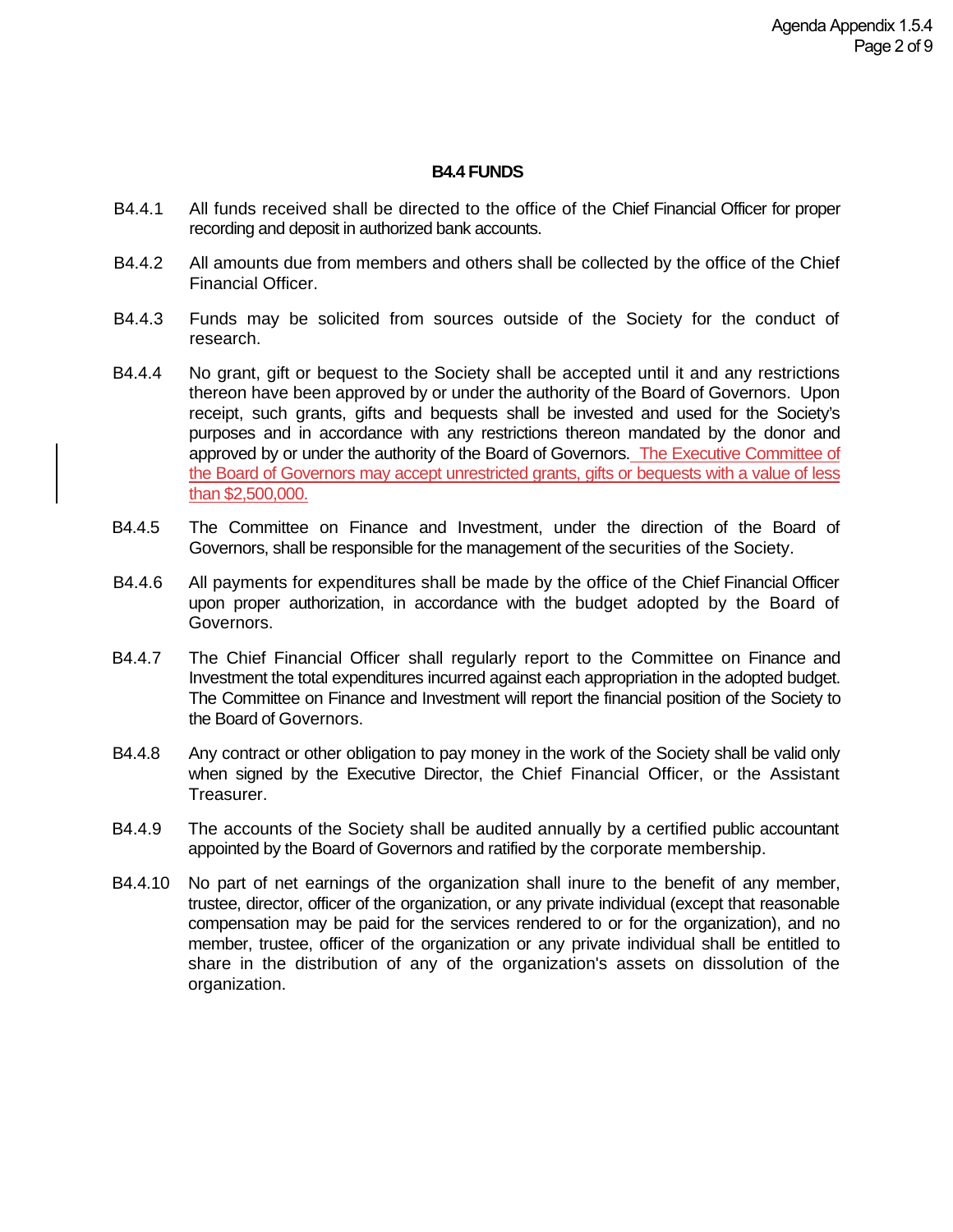B4.4.11 In the event of dissolution, all of the remaining assets and property of the organization shall, after payment of necessary expenses thereof, be distributed to such organizations as shall qualify under section 501(c) 3 of the Internal Revenue Code of 1986.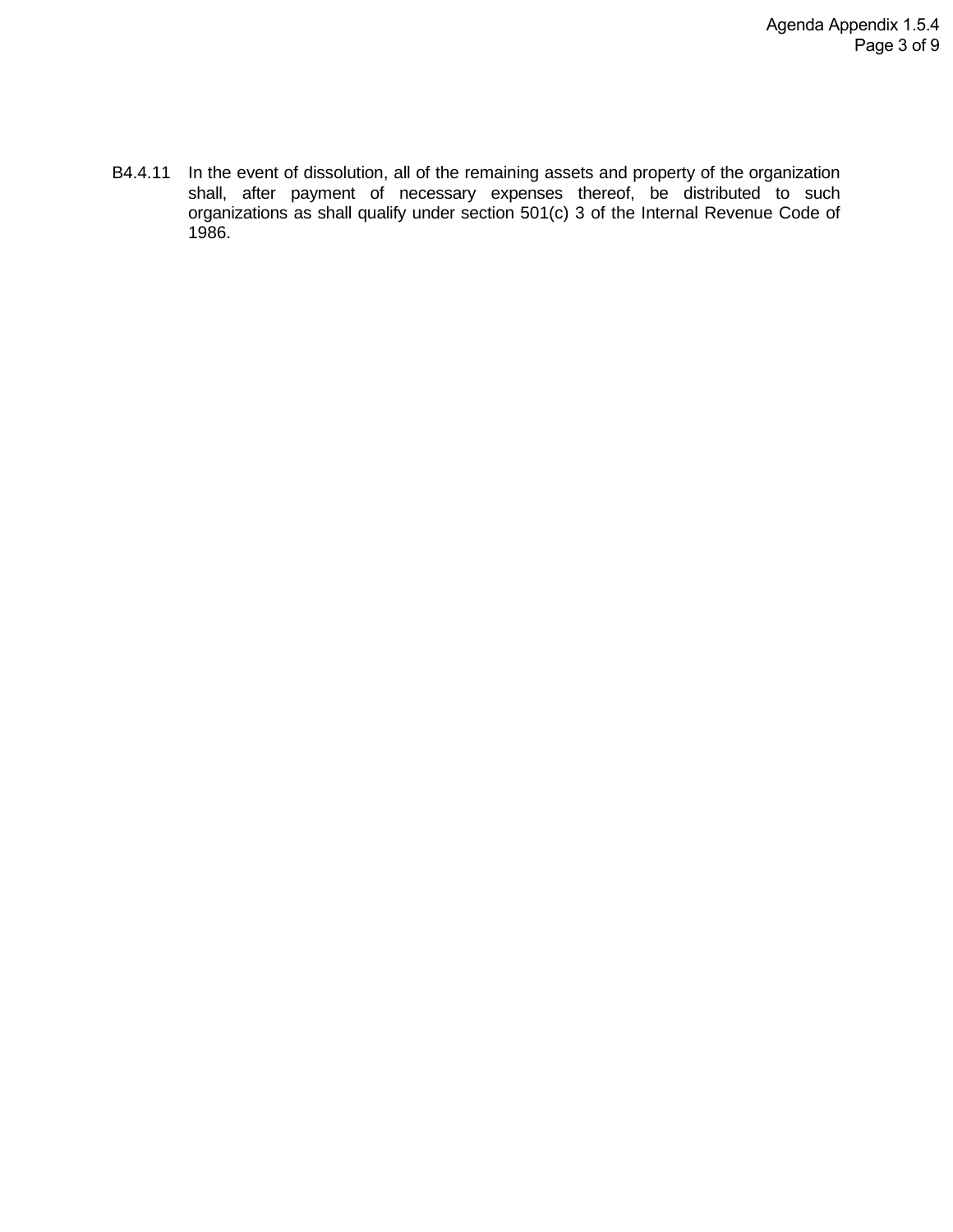#### **B5.2 SECTORS AND COMMITTEES REPORTING TO THE BOARD OF GOVERNORS**

B5.2.1 The sectors reporting to the Board of Governors shall be the Member Development and Engagement Sector, Standards and Certification Sector, Technical Events and Content Sector, the Public Affairs and Outreach Sector and the Student and Early Career Development Sector.

> Each sector shall be led by a council. The council of each sector shall consist of such voting members as specified in the sector By-Laws. Individuals, as may be required or designated pursuant to any statute, regulation, or court order or consent decree may also be voting or non-voting members of a sector council. A member of the senior staff of the sector, if any, may be a voting member of the sector council. The sector council may designate both volunteer and staff non-voting members.

> The duties and responsibilities of the sectors shall be as designated from time to time by the Board of Governors. Each sector shall maintain its own operation guide as prescribed by Society Policy. Each sector shall be chaired by a senior vice president who shall serve a term of three years. Additional service as the same senior vice president may occur after an interruption of one or more years or following a partial term. Senior vice presidents shall attend meetings of the Board of Governors without vote.

- B5.2.2 The following Standing Committees shall report to the Board of Governors and shall be appointed by the Board as determined in the By-Laws: Executive Committee, Committee on Organization and Rules, Committee on Finance and Investment, Audit Committee, Committee on Executive Director Evaluation and Staff Compensation, Committee on Honors, Committee of Past Presidents, Sector Management Committee, Philanthropy Committee, Diversity and Inclusion Strategy Committee, Industry Advisory Board, and Volunteer Orientation and Leadership Training Academy. Each Standing Committee shall maintain its own operation guide as prescribed by Society Policy. If a Standing Committee includes individuals who are not Governors, it is not a committee of the Board and may not bind the Board; provided, however, that the Committee on Finance and Investment may bind the Board with respect to investment matters without regard to whether it includes individuals who are not Governors.
- B5.2.3.1 The Executive Committee shall act on behalf of the Board of Governors between Board of Governors meetings, its authority limited to those matters specifically provided for in these By-Laws and specifically delegated to it, consistent with applicable law, by the Board of Governors from time to time. All such actions shall be ratified by the Board of Governors at its next scheduled meeting. The Executive Committee shall have responsibility to accept grants, gifts or bequests in accordance with By-Law B4.4.4. The Executive Committee shall meet from time to time as deemed necessary by the Committee.
- B5.2.3.2 The President will serve as Chair of the Executive Committee. The Immediate Past President, President-Elect and one third-year Governor, who is selected by closed written ballot by the Board of Governors at the Board's first meeting of the fiscal year,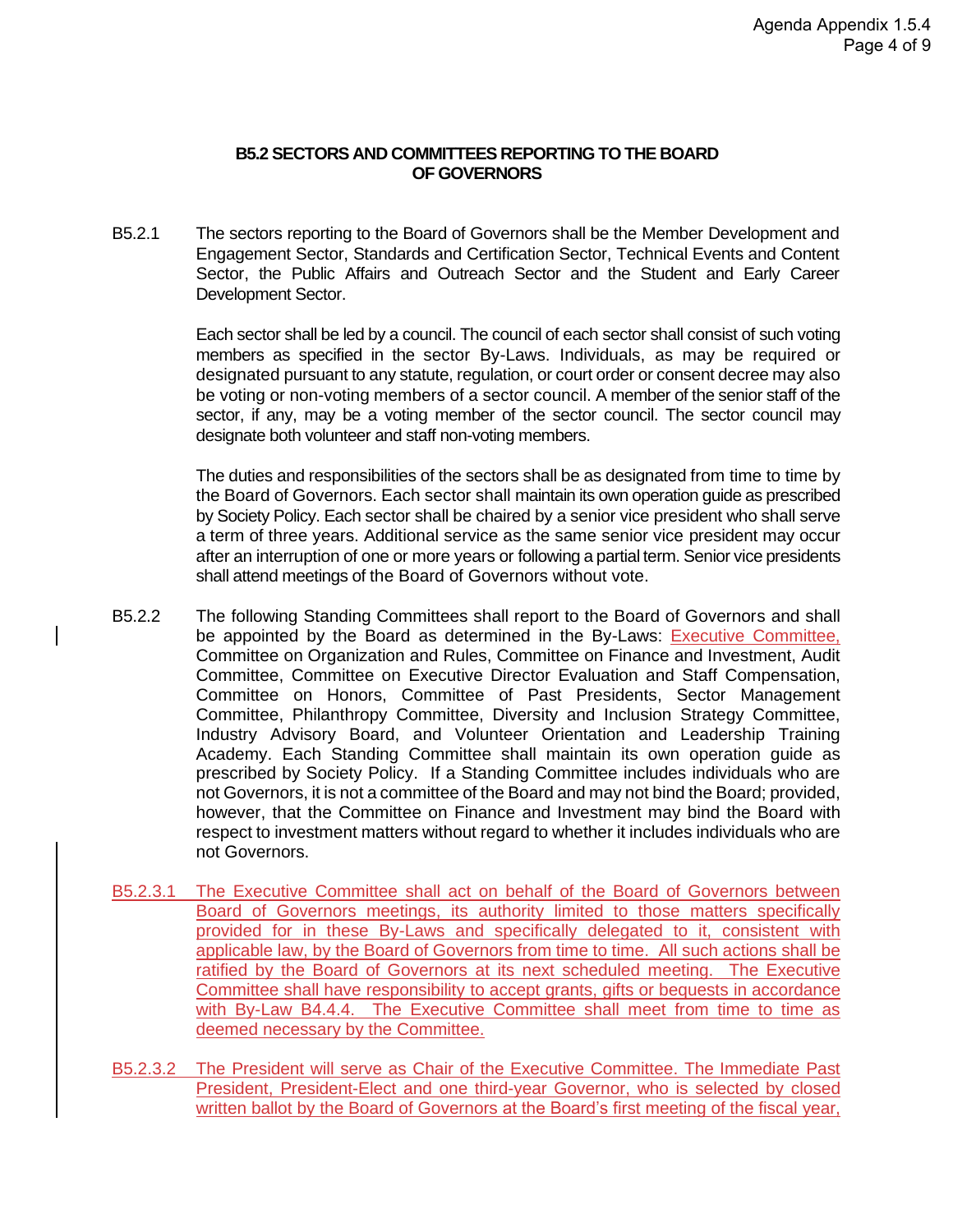shall constitute the remaining voting members of the Executive Committee. If a round of closed written balloting shall fail to produce a majority vote of those present and constituting a quorum in support of a third-year Governor, the lowest vote-getter shall be removed from the ballot for one or more subsequent rounds of closed written balloting until a single candidate shall receive a majority vote of those present and constituting a quorum. If a round of closed written balloting shall produce a tie, the tie shall be broken by a drawing of straws by the tied candidates, and the candidate who draws the shorter or shortest straw shall be removed from the ballot for one or more subsequent rounds of closed written balloting until a single candidate shall receive a majority vote of those present and constituting a quorum. The President-Nominee (until such time as he or she becomes President-Elect) and the Executive Director are non-voting members of the Executive Committee.

- B5.2.43.1 The Committee on Organization and Rules, under the direction of the Board of Governors, shall have responsibility for ensuring that the Society is organized and supplied with qualified leadership to serve the current and anticipated future needs of the membership, and shall reexamine regularly the Constitution, By-Laws and Policies of the Society.
- B5.2.43.2 The Committee on Organization and Rules shall select its own Chair and Vice Chair. Its membership shall be determined by the Board of Governors. The President-Elect may select a Governor to serve as Liaison to the Committee during their Presidential term.
- B5.2.54.1 The Committee on Finance and Investment, under the direction of the Board of Governors, shall have responsibility for supervising the financial and investment affairs of the Society and supporting the Board and its committees by conducting an annual review of the Society's budgets.
- B5.2.54.2 The Committee on Finance and Investment shall select its own Chair.

The Treasurer shall be an ex officio member of the Committee with vote and shall serve as Vice Chair. The Chief Financial Officer and the Assistant Treasurer shall be ex officio members of the Committee without vote. Other members shall be determined by the Board of Governors. The President-Elect may select a Governor to serve as Liaison to the Committee during their Presidential term.

B5.2.65.1 The Committee on Executive Director Evaluation and Staff Compensation, under the direction of the Board of Governors, shall have responsibility for making recommendations to the Board regarding the Executive Director's performance planning and evaluation and for making recommendations to the Board regarding the Executive Director's compensation, including salary and bonus recommendations.

> The Committee shall also have the responsibility to advise the Board of Governors on activities of the Society's staff regarding: staff compensation, including bonus programs; volunteer/staff collaboration survey; staff planning and organization; staff training and development; staff and retiree benefit programs, including pension plans. The committee will also be responsible for staff related Society Policies P-7.1, (Recognition of Staff Members - 5 Years or More of Service) and P-7.2, (Staff Employment Guidelines).

> In addition, the Committee has oversight responsibilities for the Pension Plan Trustees and the Retirement Plan Committee.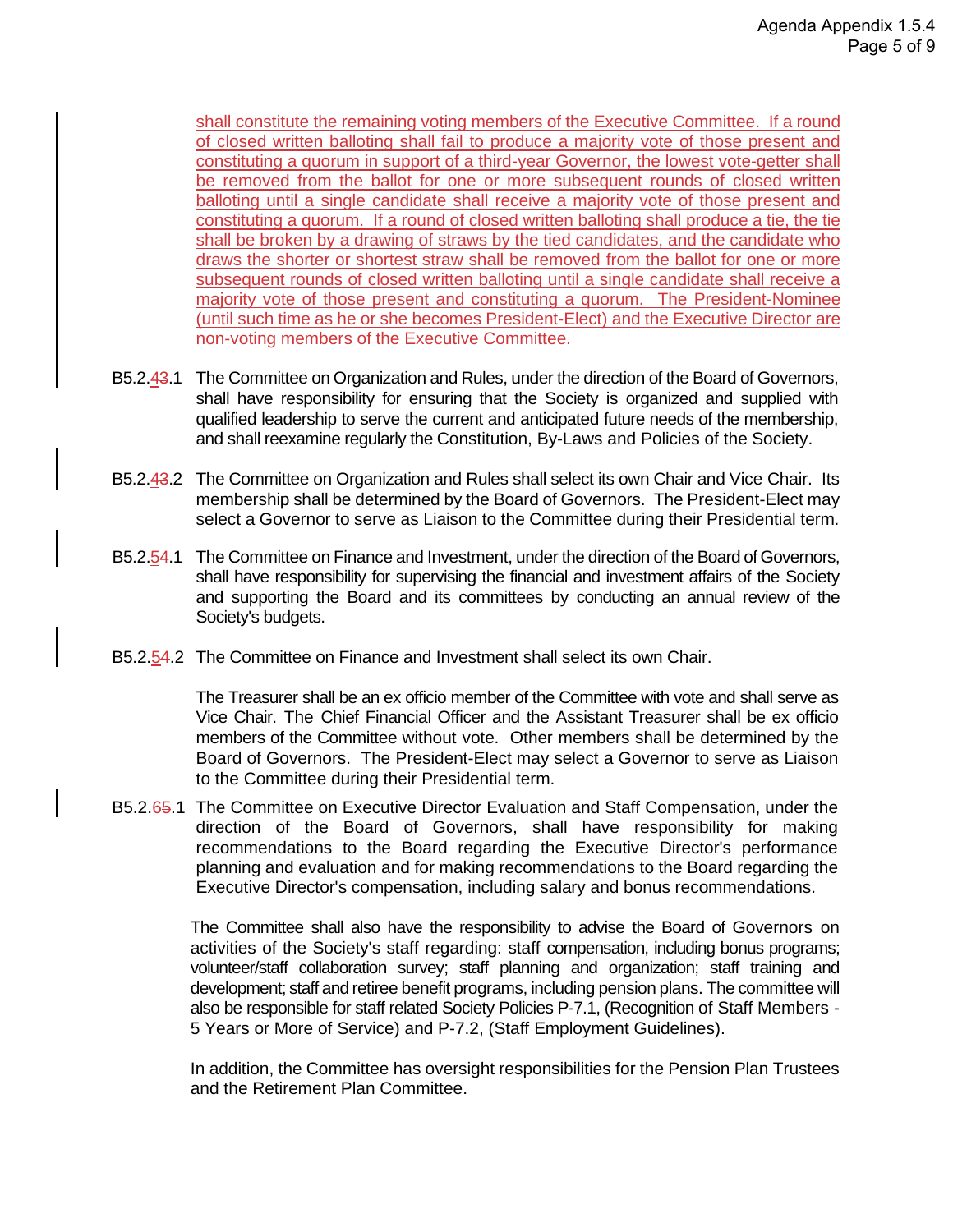B5.2.65.2 The Committee on Executive Director Evaluation and Staff Compensation shall consist of the President, the President-Nominee/Elect, the Immediate Past President and three current Board members at-large (serving staggered terms on the Board). The President and Immediate Past President are ex officio members of the committee with vote. The President-Nominee/Elect is an ex officio member of the Committee without vote. The Immediate Past President shall be the Chair. The incoming first-year Governor shall be selected by the President-Elect and approved by the Board of Governors.

> The term of each of the current Board members at-large expires when their Board term expires.

B5.2.65.3 The Pension Plan Trustees, under the direction of the Committee on Executive Director Evaluation and Staff Compensation, shall have responsibility, as specified in the American Society of Mechanical Engineers Pension Plan, for the investment and ultimate distribution of the funds and may also act as Plan agent for the service of legal process.

> The Pension Plan Trustees shall consist of up to seven members: the Treasurer of ASME; the Chief Financial Officer, and three to five at-large members recommended by the Committee on Executive Director Evaluation and Staff Compensation for appointment by the Board of Governors.

> The terms of the at-large members shall be three years ending at the close of the second Society-Wide Meeting on a schedule established by the Committee on Executive Director Evaluation and Staff Compensation. Except as provided in this section, a Pension Plan Trustee who is a member-at-large may serve no more than two consecutive full terms. To be eligible for additional full terms, a member-at-large must be nominated by the Committee on Executive Director Evaluation and Staff Compensation upon a finding by the Committee that specifies exceptional circumstances warranting the additional terms, and a written statement of such findings must accompany the nomination when it is communicated to the Board of Governors by the Chair of the Committee. The nominee may then be appointed only upon the affirmative vote of two-thirds of the entire Board of Governors.

B5.2.65.4The Retirement Plan Committee, under the direction of the Committee on Executive Director Evaluation and Staff Compensation, shall have responsibility, as specified in the ASME Thrift Plan, the ASME Defined Contribution (DC) Plan, the ASME 457(b) Plan, and the ASME 401(k) Plan documents, including to act as Plan Administrator and Named Fiduciary for such plans and assume such responsibilities as developing investment policy statements, selecting and monitoring investment choices, benchmarking Plan administration expenses and investment plan administrators performance and selecting, appointing and retaining plan investment, governance and plan administration compliance advisors, as well as having the power to make ministerial and technically required plan amendments.

The Retirement Plan Committee shall consist of four members: two members of the Executive Management Team, one member of the Human Resources Department and one Volunteer member of the Pension Plan Trustees. The three staff members will be nominated by the Executive Director and appointed at the discretion of the EDESC. The pension plan trustee shall be recommended by the Pension Plan Trustees and may be appointed at the discretion of the EDESC.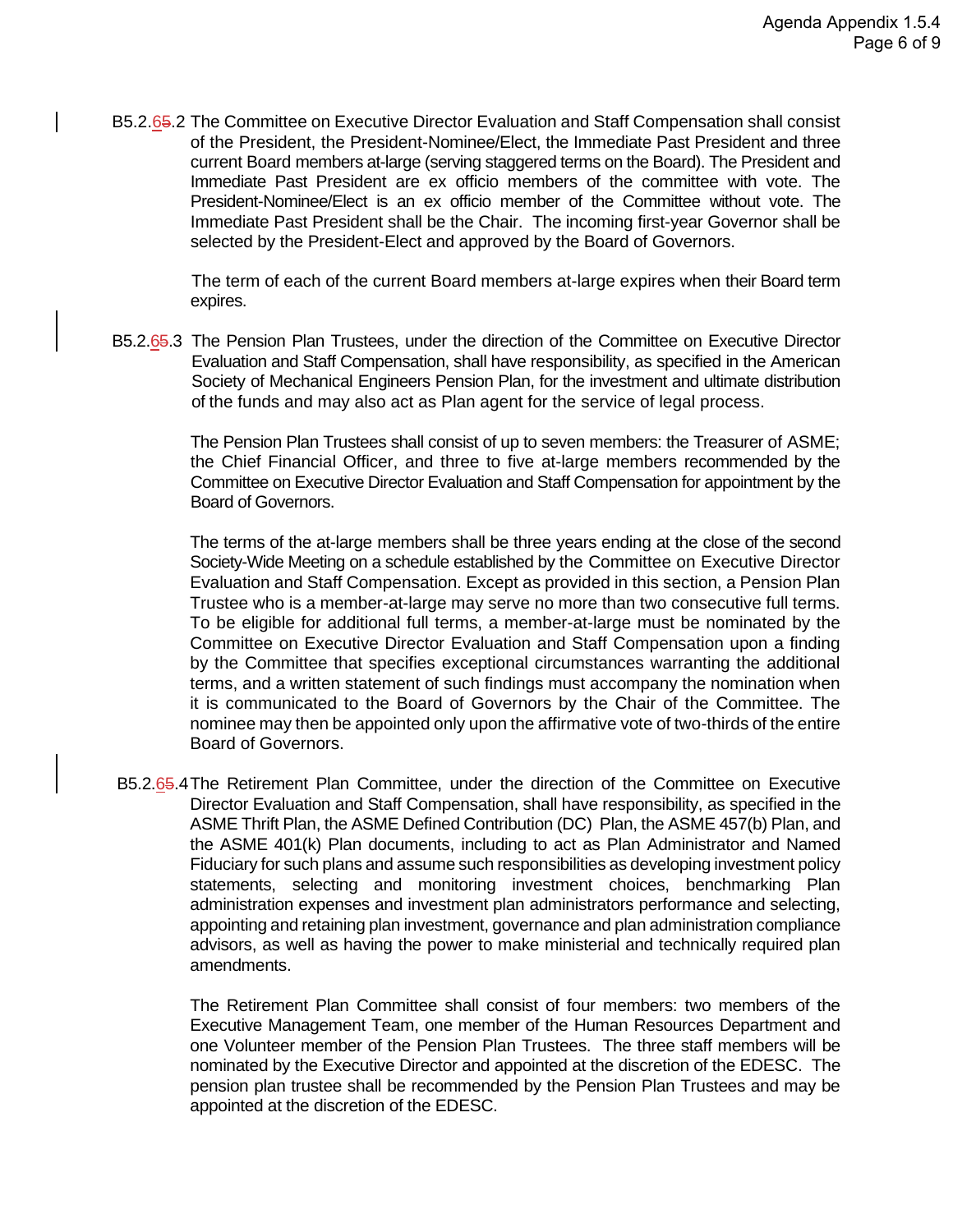The ASME Staff members of the Committee may be members with vote for as long as they hold the positions described in this By-Law B5.2.5.4. The Pension Plan Trustee member's term will be for as long as they are a member of the Pension Plan Trustees.

- B5.2.76.1 The Committee on Honors, under the direction of the Board of Governors, shall have responsibility for recommending properly selected candidates for honors, medals, Honorary Members, and awards, and as required shall recommend recipients of joint awards, all subject to approval by the Board of Governors. However, the Board may delegate to the Committee on Honors the power to approve candidates for any honor, medal or award other than Honorary Member or ASME Medalist.
- B5.2.76.2 The Committee on Honors shall select its own Chair and Vice Chair. Its membership shall be determined by the Board of Governors. The Chair of the General Awards Committee shall be an ex officio member with vote. The President-Elect may select a Governor to serve as Liaison to the Committee during their Presidential term.
- B5.2.76.3 The General Awards Committee, under the direction of the Committee on Honors, shall seek candidates for all honors and awards except Honorary Members, the ASME Medal, and group-level awards, and shall screen nominations and make recommendations to the Committee on Honors.

The General Awards Committee shall consist of a Chair, a Vice Chair and a membership as determined by the Committee on Honors.

- B5.2.67.4 Other Society award committees, including special award committees, shall in accordance with the policies and procedures administered by the Committee on Honors, seek nominees for honors in their several areas of interest, shall screen nominations, and make recommendations to the Committee on Honors.
- B5.2.87.1 The Committee of Past Presidents, under the direction of the Board of Governors, shall have responsibility for electing Fellows, overseeing the ethical practice of engineering, and providing guidance on matters where its experience may be useful, upon request by the President, Board of Governors, and other units of the Society.
- B5.2.87.2 The Committee of Past Presidents shall select its own Chair and Vice Chair. Its membership shall consist of all living Past Presidents, unless the Board of Governors or Ethics Committee makes a finding that results in the censure, expulsion, suspension or other disciplinary action of a Past President involving the following conduct:

(a) violation or attempted violation of the ASME Ethics or Conflicts of Interest Policy, knowingly assisting or inducing another to violate or attempt to violate the ASME Ethics or Conflicts of Interest Policy, or doing so through the acts of another;

(b) illegal conduct that adversely reflects on the Past President's honesty, trustworthiness or fitness to serve ASME in a position of trust;

(c) conduct involving breach of fiduciary duty, dishonesty, fraud, deceit or misrepresentation; or

(d) other conduct that is or reasonably could be harmful to the reputation and administration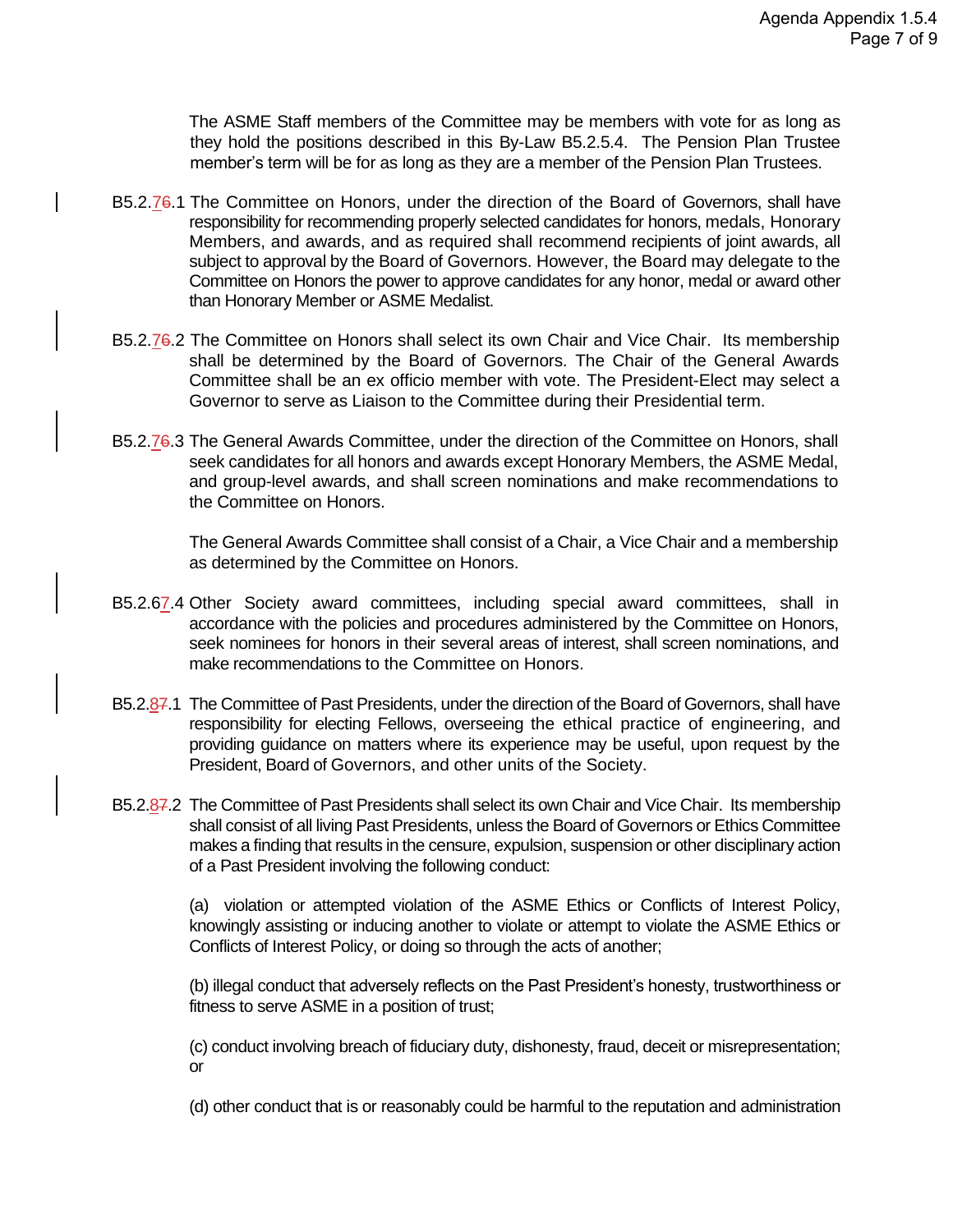of the Society.

Disciplinary action for conduct described in B5.2.7.2 (a) through (d) shall render a Past President ineligible for membership on the Committee of Past Presidents and shall result in the expulsion from the committee of any current member of the Committee of Past Presidents.

B5.2.98.1 The Audit Committee, under the direction of the Board of Governors, shall have responsibility for overseeing the accounting and financial reporting process of the Society and the audit of its financial statements and report its activities to the Board. The Committee will be responsible for overseeing the adoption and implementation of, and compliance with, the Society Policies on whistleblowers and conflicts of interest. The Committee will annually consider the performance and independence of the independent auditor and recommend retaining or renewing the retention of the independent auditor to the Board. The Committee will liaise with the independent auditor prior to the commencement of the audit and upon completion of the audit, review and discuss the audit results and any related management letter with the auditor, including:

(a) any material risks and weaknesses in internal controls identified by the auditor;

(b) any restrictions on the scope of the auditor's activities or access to requested information;

(c) any significant disagreements between the auditor and management; and

(d) the adequacy of the Corporation's accounting and financial reporting processes.

B5.2.98.2 The Audit Committee shall consist of three current Board members-at-large (serving staggered terms on the Board) who serve as voting members. The Committee membership is determined by the Board of Governors and consists solely of "independent" members of the Board as defined under Section 102(a) (21) of the New York Not-for-Profit Corporation Law. The Chair shall be the senior Governor and the Vice Chair shall be the second-most senior Governor.

> The Treasurer shall be an ex officio member of the Committee without vote. The Chief Financial Officer and the Assistant Treasurer shall be ex officio members of the Committee without vote. The President-Elect makes the recommendation on the incoming first-year Board member-at-large. The term of the Board members-at-large expires when their Board term expires.

- B5.2.109.1The Philanthropy Committee, under the direction of the Board of Governors, shall have responsibility for advising the Board of Governors and assisting the Society in connection with fundraising activities and philanthropic programs carried out using the Society's name or other resources.
- B5.2.109.2The Philanthropy Committee shall select its own chair and vice chair. The ASME Executive Director, the ASME Managing Director of Philanthropy and the ASME Managing Director of Programs shall be ex officio members of the Committee without vote. Other members shall be determined by the Board of Governors. The President-Elect may select a Governor to serve as Liaison to the Committee during their Presidential term.
- B5.2.110.1 The Diversity and Inclusion Strategy Committee, under the direction of the Board of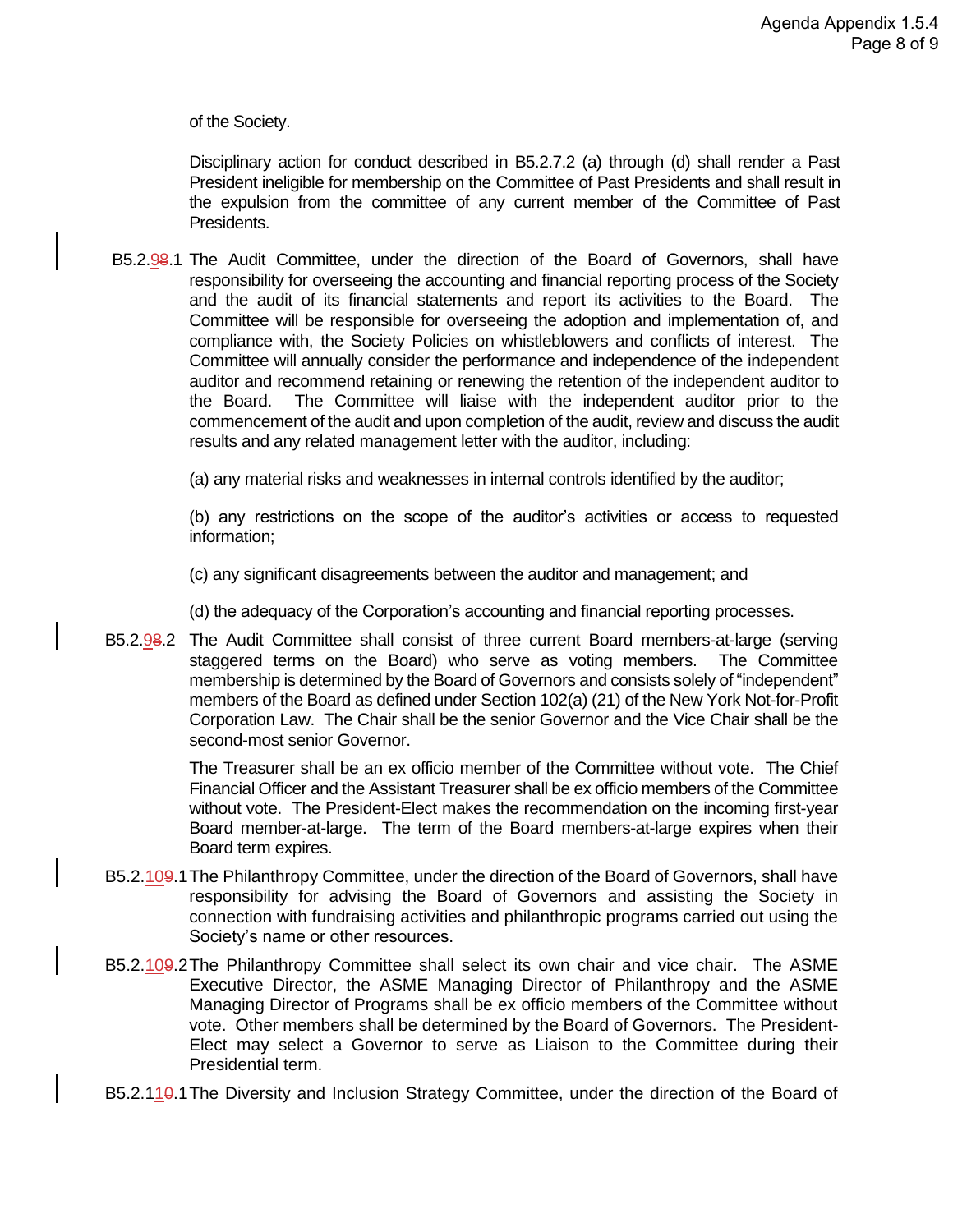Governors, shall have responsibility for providing insight and advice into promoting diversity and inclusion within ASME and mechanical engineering.

- B5.2.110.2The Diversity and Inclusion Strategy Committee shall select its own Chair and Vice Chair. Its membership shall be determined by the Board of Governors. The President-Elect may select a Governor to serve as Liaison to the Committee during their Presidential term.
- B5.2.124.1 The Industry Advisory Board, under the direction of the Board of Governors, shall have responsibility for providing a voice for industry within ASME through the communication of the needs of engineers that are engaged in industry.
- B5.2.124.2The Industry Advisory Board shall select its own Chair and Vice Chair. Its membership shall be determined annually by the Board of Governors. The President-Elect may select a Governor to serve as Liaison to the Board during their Presidential term.
- B5.2.132.1 The Volunteer Orientation and Leadership Training Academy, under the direction of the Board of Governors, shall have responsibility for developing ASME's volunteer leadership. VOLT's programmatic offerings extend to volunteers serving throughout the Society at all levels.
- B5.2.132.2The Volunteer Orientation and Leadership Training Academy shall select its own Chair and Vice Chair. Its membership shall be determined by the Board of Governors. The President-Elect may select a Governor to serve as Liaison to the Academy during their Presidential term.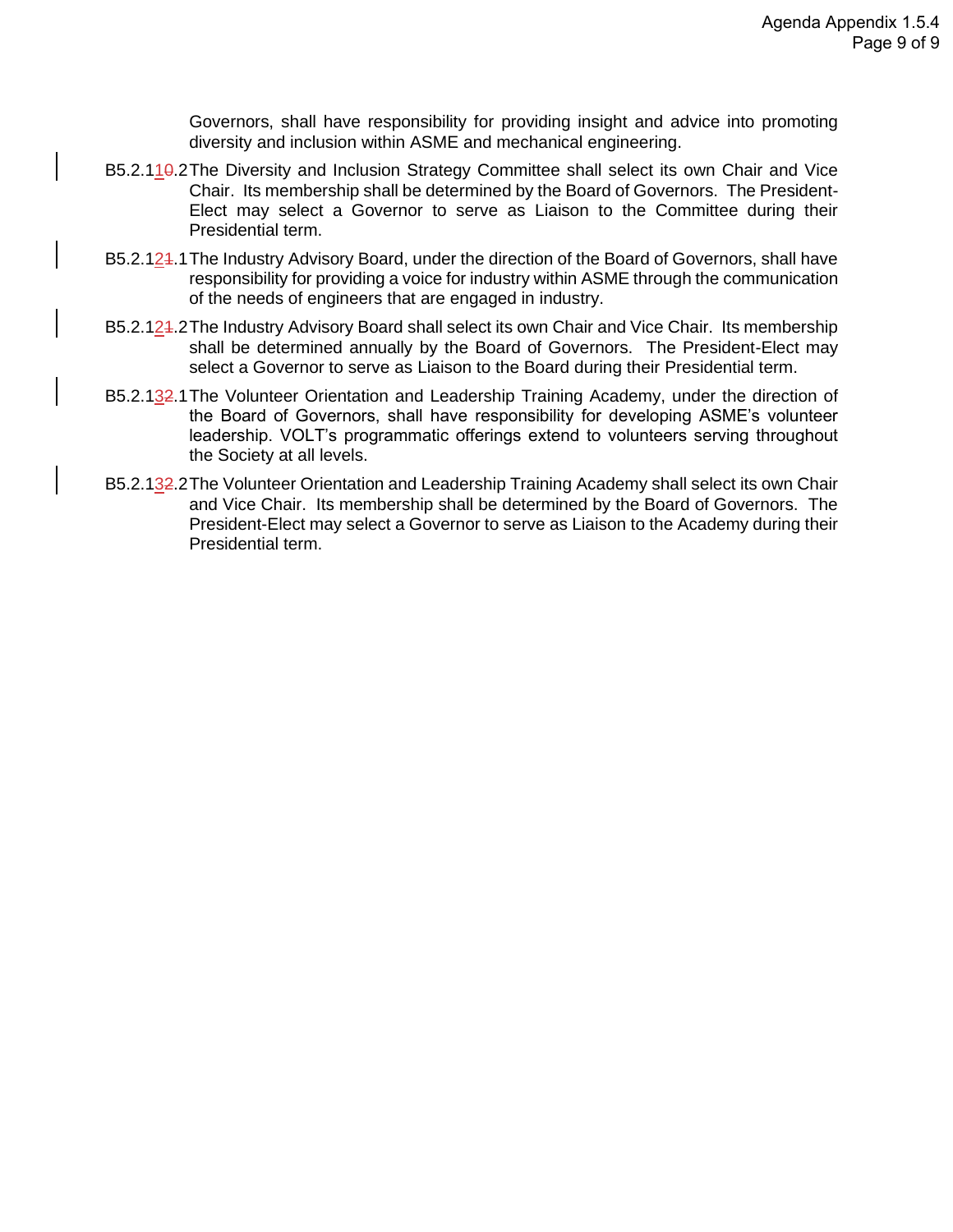### **ASME Board of Governors Agenda Item Cover Memo**

**Date Submitted: April 21, 2020 BOG Meeting Date: May 19, 2020**

**To: Board of Governors From: Committee on Organization and Rules Presented by: Fred Stong Agenda Title: Proposed Appointments**

**Agenda Item Executive Summary:**

Proposed appointments reviewed by the COR on April 24, 2020.

#### **Proposed motion for BOG Action:**

To approve the attached appointments.

**Attachments:** Document attached.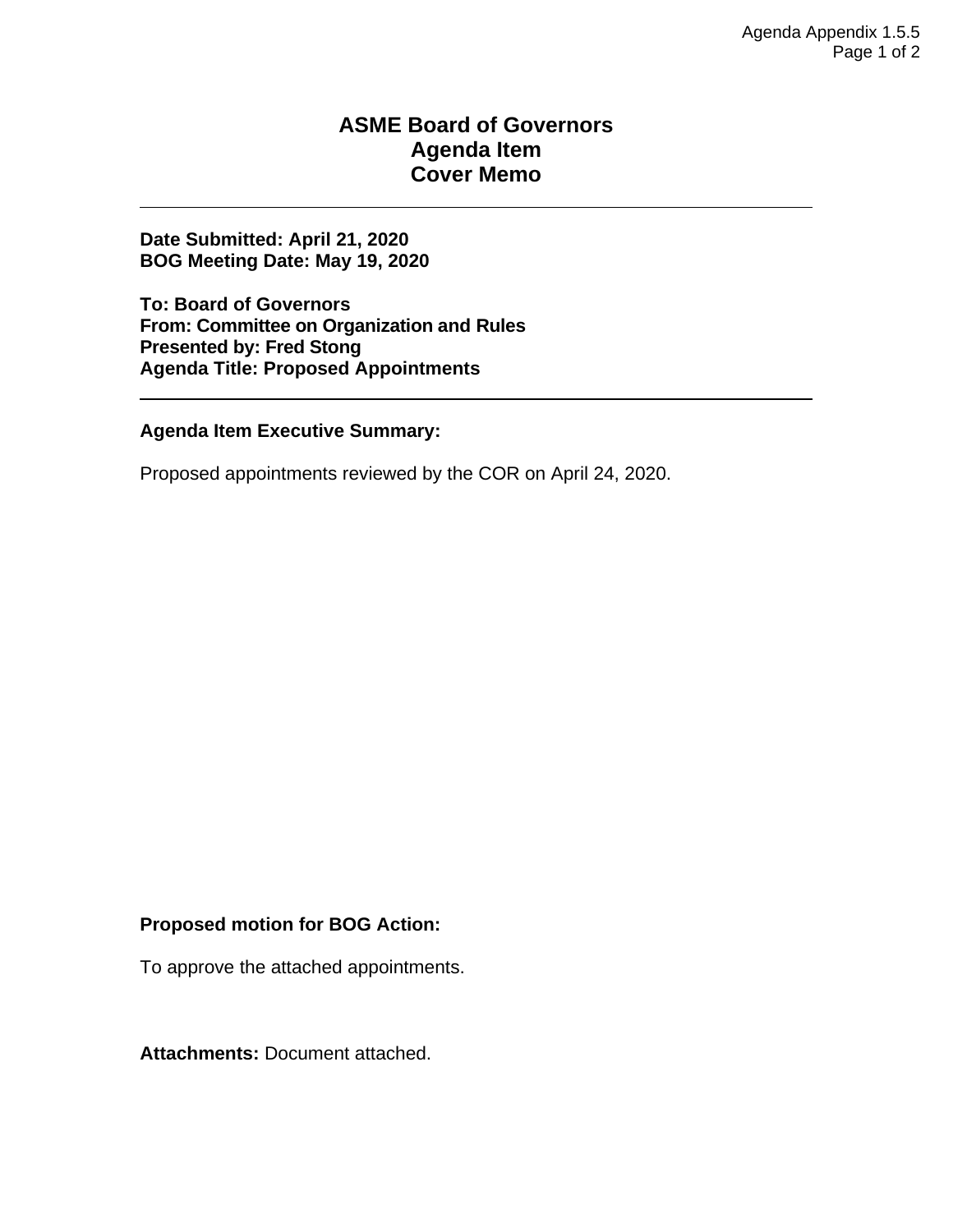### **MAY 2020**

#### **PROPOSED APPOINTMENTS TO ASME UNITS**

| <b>Internal Unit</b>      | <b>Nominee</b>          | <b>Appointment</b><br><b>Position/Title</b> | <b>Appointment</b><br><b>Term/Category</b>    | <b>Appointment</b><br><b>Type</b> | <b>History</b>                     |
|---------------------------|-------------------------|---------------------------------------------|-----------------------------------------------|-----------------------------------|------------------------------------|
| Diversity and Inclusion   | <b>Ruander Cardenas</b> |                                             | Member-at-Large   July 2020 - June 2023       | Initial                           | Member, VOLT Executive             |
| <b>Strategy Committee</b> |                         |                                             |                                               |                                   | Committee                          |
| Philanthropy              | Kenneth Balkey          |                                             | Member-at-Large   July 2020 - June 2023       | Initial                           | Senior Vice President,             |
| Committee                 |                         |                                             |                                               |                                   | <b>Standards and Certification</b> |
| Philanthropy              | Lester Su               |                                             | Member-at-Large $\vert$ July 2020 - June 2023 | Initial                           | Chair, Committee on                |
| Committee                 |                         |                                             |                                               |                                   | <b>Government Relations</b>        |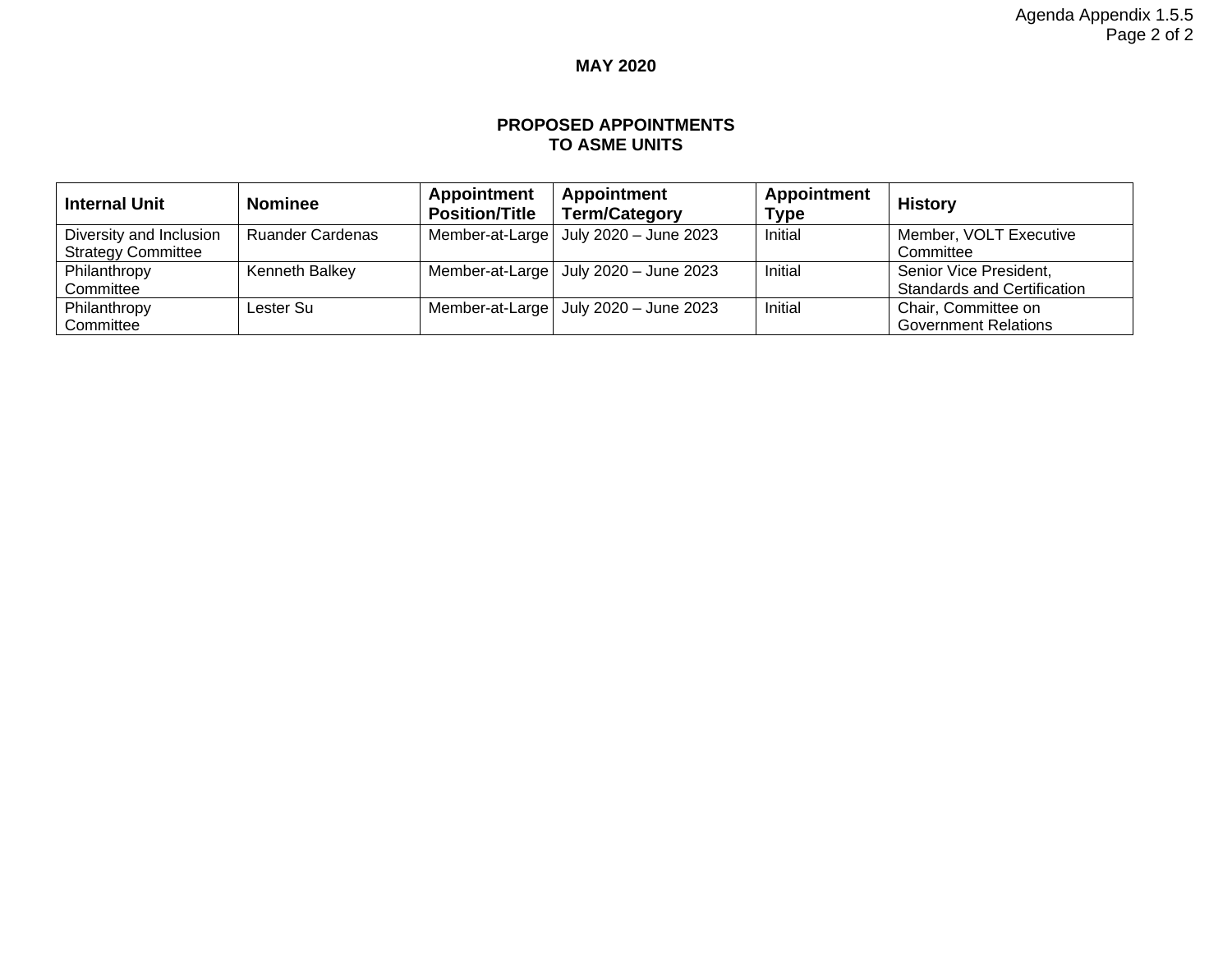

### **Board of Governors Agenda Item Cover Memo**

| Date Submitted:          |                           | April 21, 2020                                                                            |  |  |  |
|--------------------------|---------------------------|-------------------------------------------------------------------------------------------|--|--|--|
| <b>BOG Meeting Date:</b> |                           | May 19, 2020                                                                              |  |  |  |
| To:                      | <b>Board of Governors</b> |                                                                                           |  |  |  |
| From:                    | <b>ASME Philanthropy</b>  |                                                                                           |  |  |  |
| Presented by:            |                           | Tom Costabile, Executive Director / CEO<br>Kathleen Lobb, Managing Director, Philanthropy |  |  |  |
| Agenda Title:            |                           | Formal Commencement of "Capital Campaign" Fundraising Effort                              |  |  |  |

Agenda Item Executive Summary:

Over the past year, the Board of Governors has been apprised of progress being made on plans to launch a major five-year fundraising effort (a capital campaign) to support both ASME's and the ASME Foundation's philanthropic programs. The proposal is to formally begin "The Campaign for Next Generation Engineers Who Will Transform the World" on July 1, 2020 and to complete it on July 1, 2025. The fundraising goal for this five-year campaign is \$50 million. The Board of Governors will be provided with a progress report at the end of each fiscal year or at such other times as the Board shall so request.

Proposed motion for BOG Action: *(if appropriate)*

The Board of Governors hereby approves The Campaign for Next Generation Engineers to commence on July 1, 2020 to be completed on July 1, 2025. The Board of Governors is to be provided with a progress report at the end of each fiscal year or at such other times as the Board shall so request.

#### **For information and discussion only.**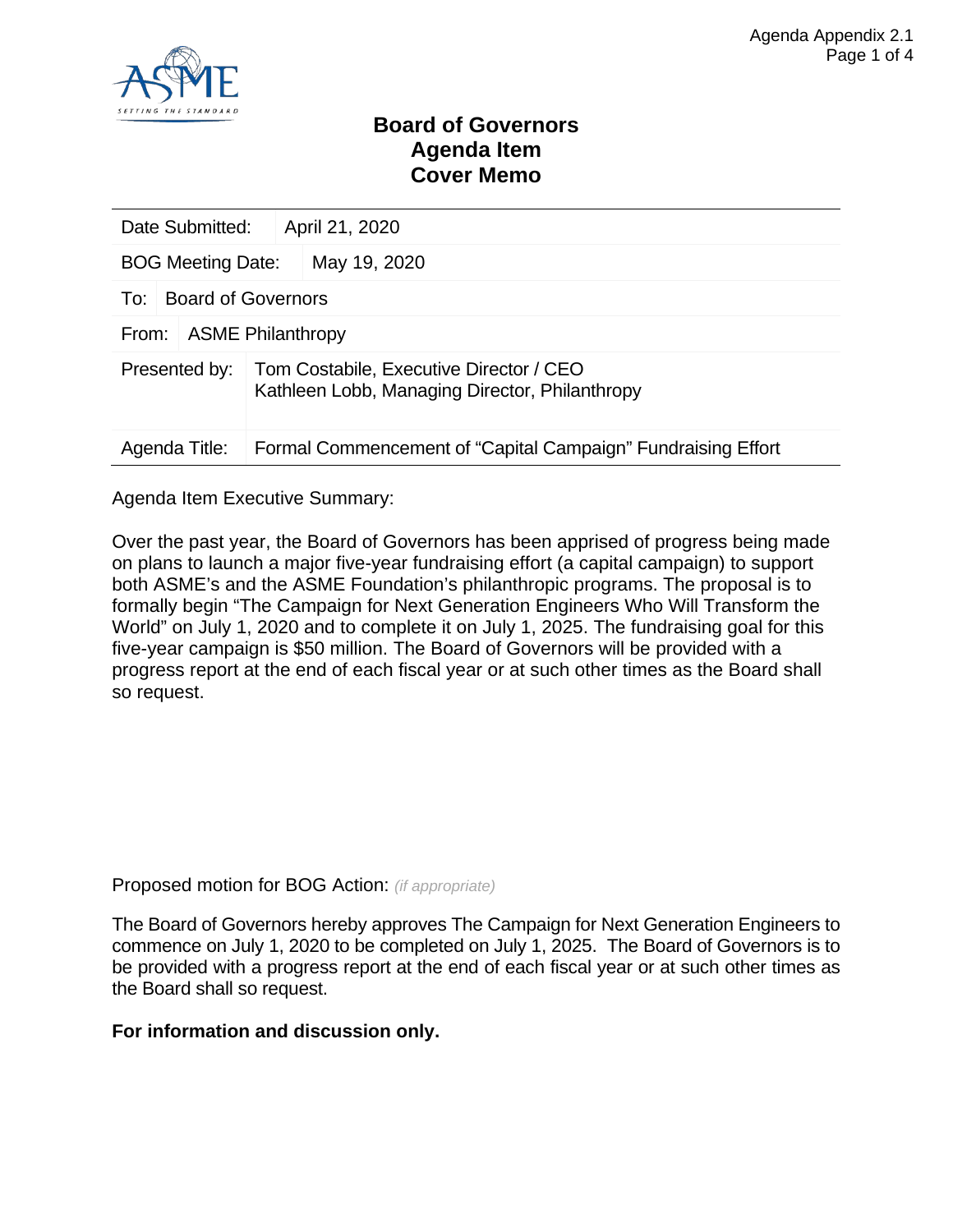# What to Expect from Presentation

- Proposal to formally begin "The Campaign for Next Generation Engineers Who Will Transform the World" on July 1, 2020 and to complete it on July 1, 2025. This 5-year capital campaign has a fundraising goal of \$50 million.
- Proposed motion for BOG Action:

The Board of Governors hereby approves The Campaign for Next Generation Engineers to commence on July 1, 2020 to be completed on July 1, 2025. The Board of Governors is to be provided with a progress report at the end of each fiscal year or at such other times as the Board shall so request

- Please hold questions until after the presentation
- 5 minutes

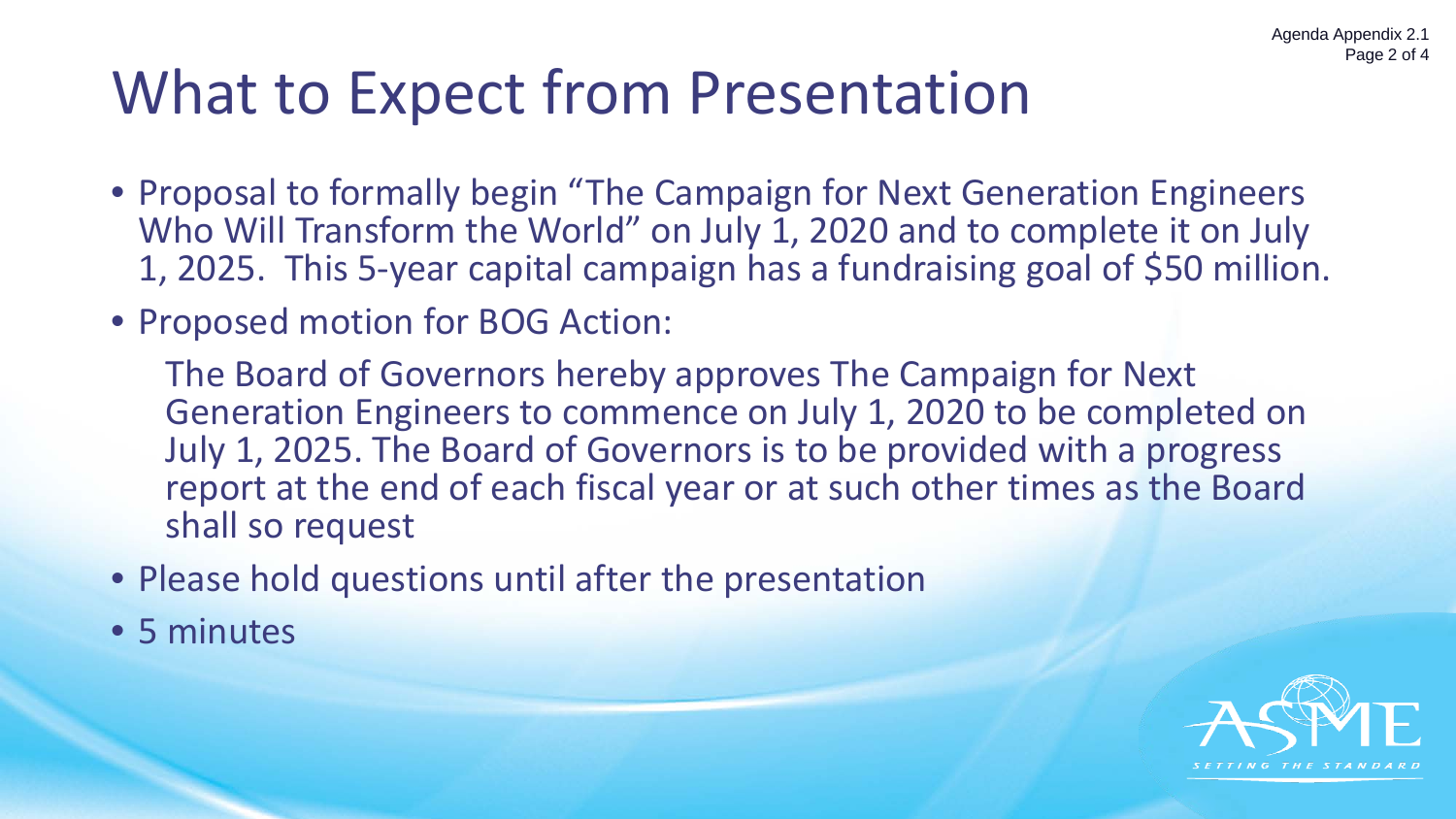### **The Campaign For Next Generation Engineers Who Transform the World (ASME's 5-year, \$50 million Capital Campaign)**

**Engineers are visionaries and problem-solvers.** They are creators and inventors whose ingenuity drives progress and enhances quality of life for all of us. Engineers meet humankind's most serious challenges with practical, real-world solutions.

**So many problems can't wait**. At a moment when disease, climate change, and poor sanitation, among many other critical challenges, pose an urgent threat to billions around the world, engineers will deliver powerful new solutions to humanity's most pressing needs.

**The Campaign for Next Generation Engineers** is ASME's ambitious fundraising effort to support an arc of philanthropic programs that address every stage of an engineer's journey: *EDUCATION THAT INSPIRES*, igniting a lifelong passion for engineering in K-12 through college and graduate school; *CAREERS THAT MATTER*, propelling early-career engineers toward a lifetime of meaningful work and engagement; and *IDEAS THAT INNOVATE*, nurturing breakthrough ideas to improve quality of life in underserved communities.

Reaching our fundraising goal of \$50 million over five years requires the engagement, leadership, and participation of ASME's 100,000+ members in 150+ countries, corporate and foundation partners, and other stakeholders whose interests and mission align with ours.

In normal times, *advancing engineering for the benefit of humanity* is an apt description of ASME's reason for being. But at this unprecedented moment, when millions of lives are impacted by COVID-19, our inspiring mission statement becomes an urgent call to action. ASME's Campaign for Next Generation Engineers answers that call in three ways:

- Providing a new generation of engineers with the networking opportunities and fellowships they need to launch engineering careers in a challenging economic environment
- Supporting aspiring social entrepreneurs with business guidance, mentoring, and seed funding to scale breakthrough solutions from idea to prototype to marketplace
- Offering early-career engineers resources to advance innovative global development ideas, propel meaningful careers, and serve the greater good

Today, too few diverse, young women and men are inspired to join the engineering profession, and too few early-career engineers get the support and interdisciplinary training they need to solve complex challenges. **But with your support, the possibilities are limitless.**

During the initial phase of our campaign, the ASME Foundation is looking for individuals and corporate partners to **join us in an early leadership role** to advocate for the campaign and inspire others to follow in your footsteps to support the next generation of engineers who will transform the world.

Founded in 1880, American Society of Mechanical Engineers sets global manufacturing and safety standards for products and processes with an unwavering commitment to public safety and engineering excellence. ASME is also the central information and learning hub for more than 100,000 professional and student members in 150 countries. With its multidisciplinary focus and engagement with industry, academia and government, ASME is uniquely positioned to nurture the next generation of engineers and the life-changing breakthroughs they will create.

> **Engineers build the future. Now let's build theirs. www.asmefoundation.org**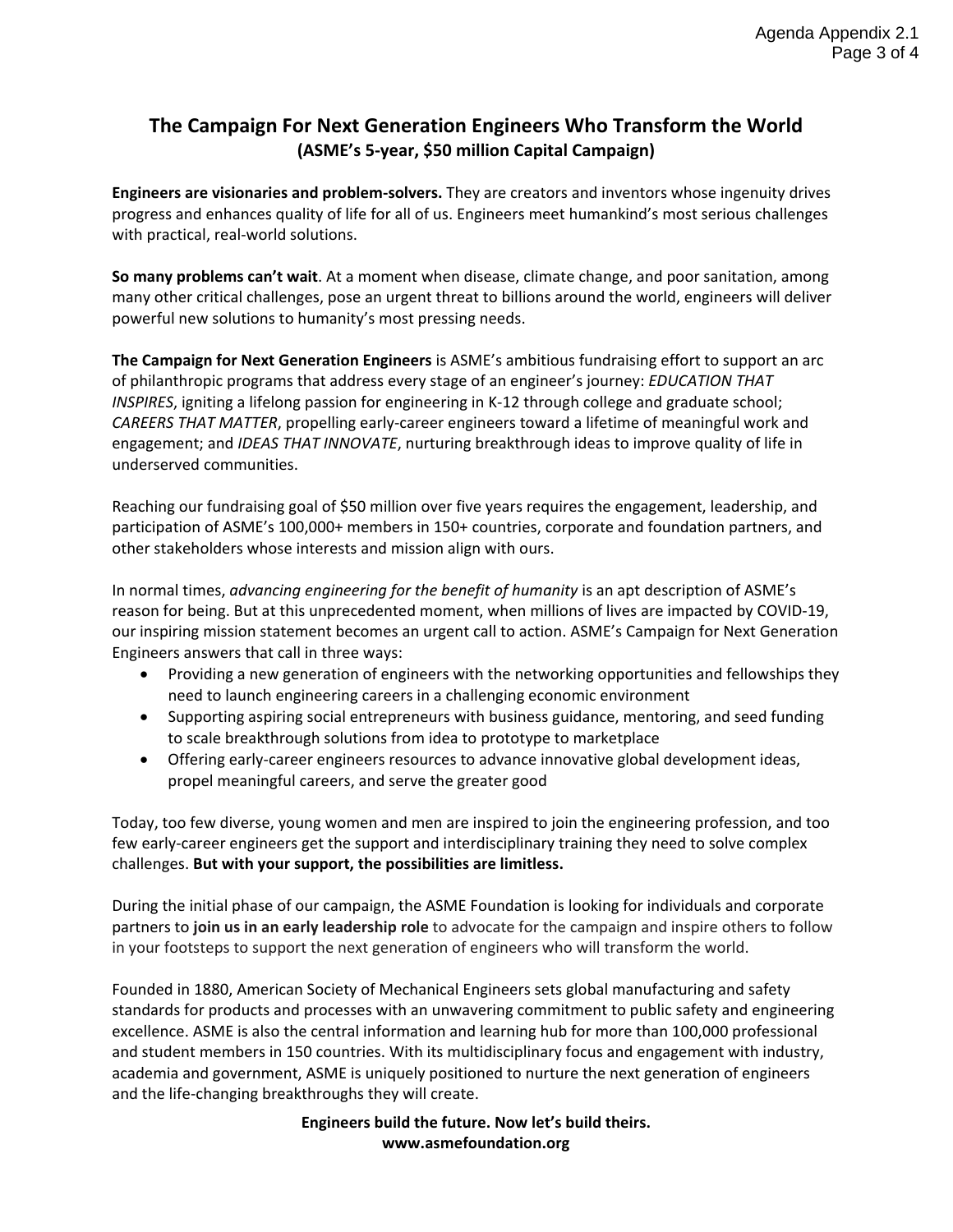### **Motion**

The Board of Governors hereby approves The Campaign for Next Generation Engineers to commence on July 1, 2020 to be completed on July 1, 2025. The Board of Governors is to be provided with a progress report at the end of each fiscal year or at such other times as the Board shall so request.

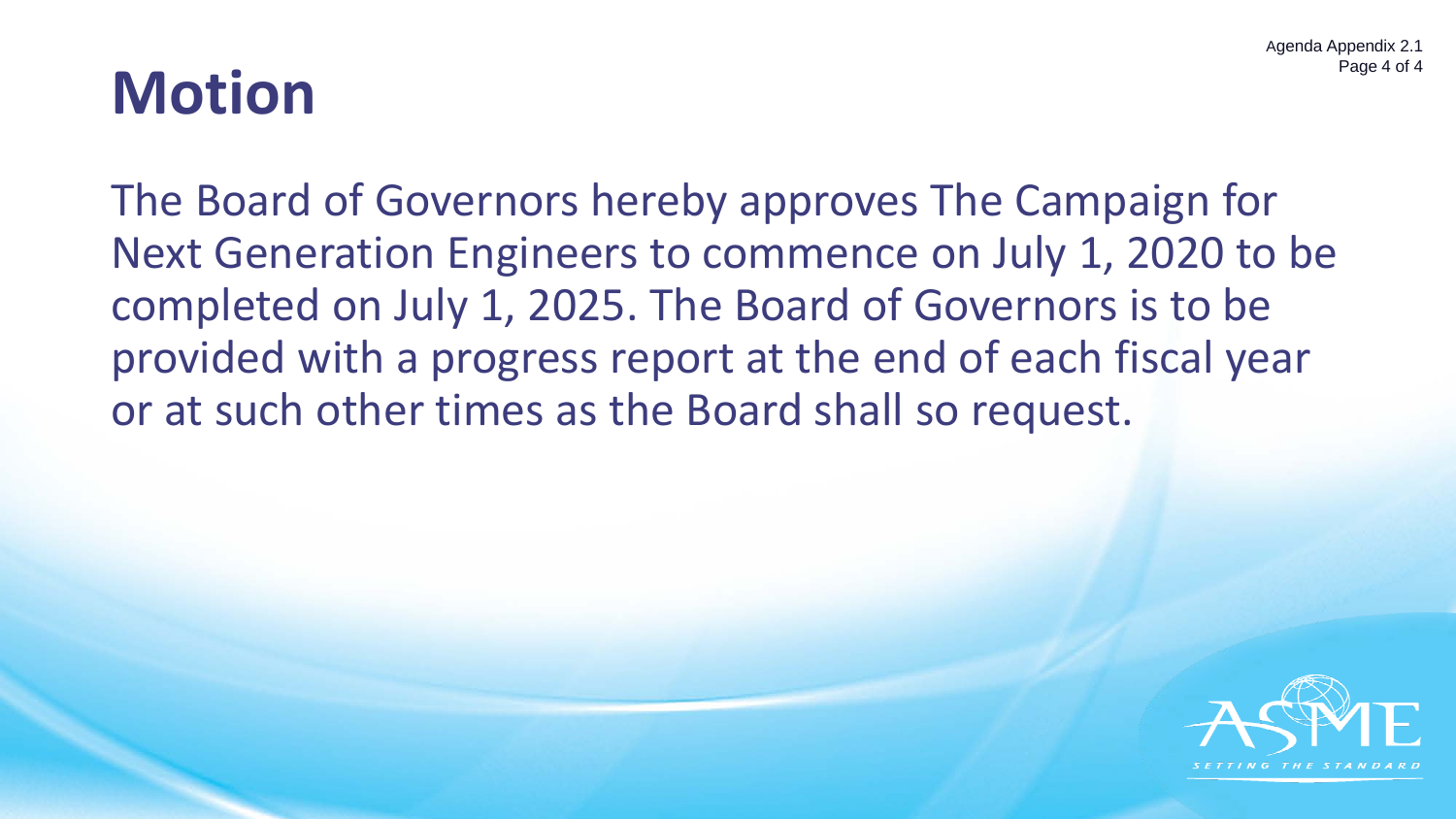![](_page_29_Picture_1.jpeg)

### **Board of Governors Meeting Agenda Item Cover Memo**

| Date Submitted:                  |                                                               | May 3, 2020  |  |  |
|----------------------------------|---------------------------------------------------------------|--------------|--|--|
| <b>BOG Meeting Date:</b>         |                                                               | May 19, 2020 |  |  |
| To:                              | Board of Governors                                            |              |  |  |
| <b>Richard Laudenat</b><br>From: |                                                               |              |  |  |
| Presented by:                    | <b>Richard Laudenat</b>                                       |              |  |  |
| Agenda Title:                    | Agenda Item 2.3, By-Law Development - Board Selects President |              |  |  |

Agenda Item Executive Summary:

### **Discussion of latest approach to Board Of Governors Selecting its Chair**

Proposed motion for BOG Action: **Concurrence with Subsequent Bylaw Revisions**

Attachment(s):

PowerPoint Presentation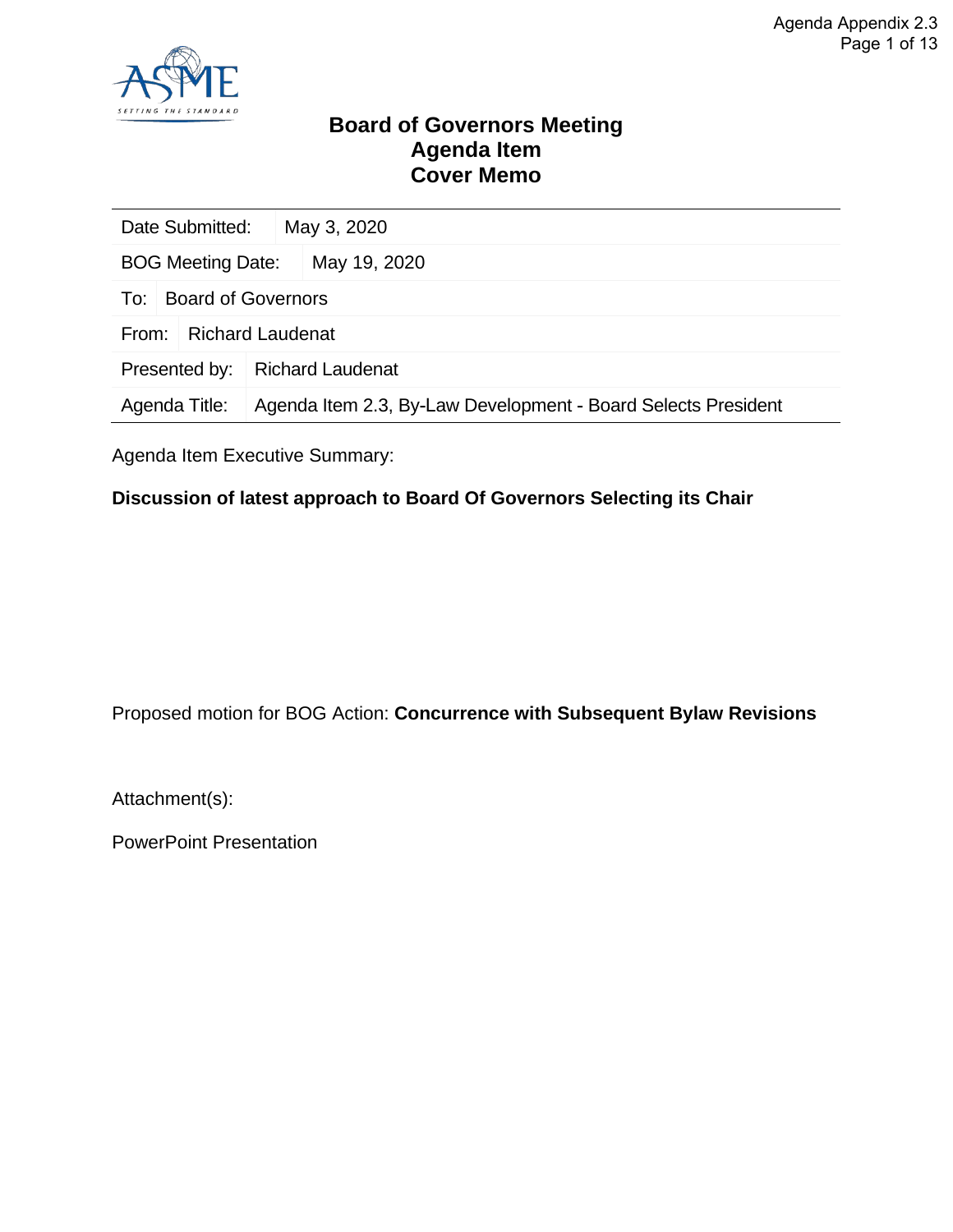Agenda Appendix 2.3 Page 2 of 13

### **By-Law Development: Principles and In-Depth Discussion Regarding ASME Board of Governor Self Selection of President/Chair**

Richard Laudenat

May 19, 2020

![](_page_30_Picture_4.jpeg)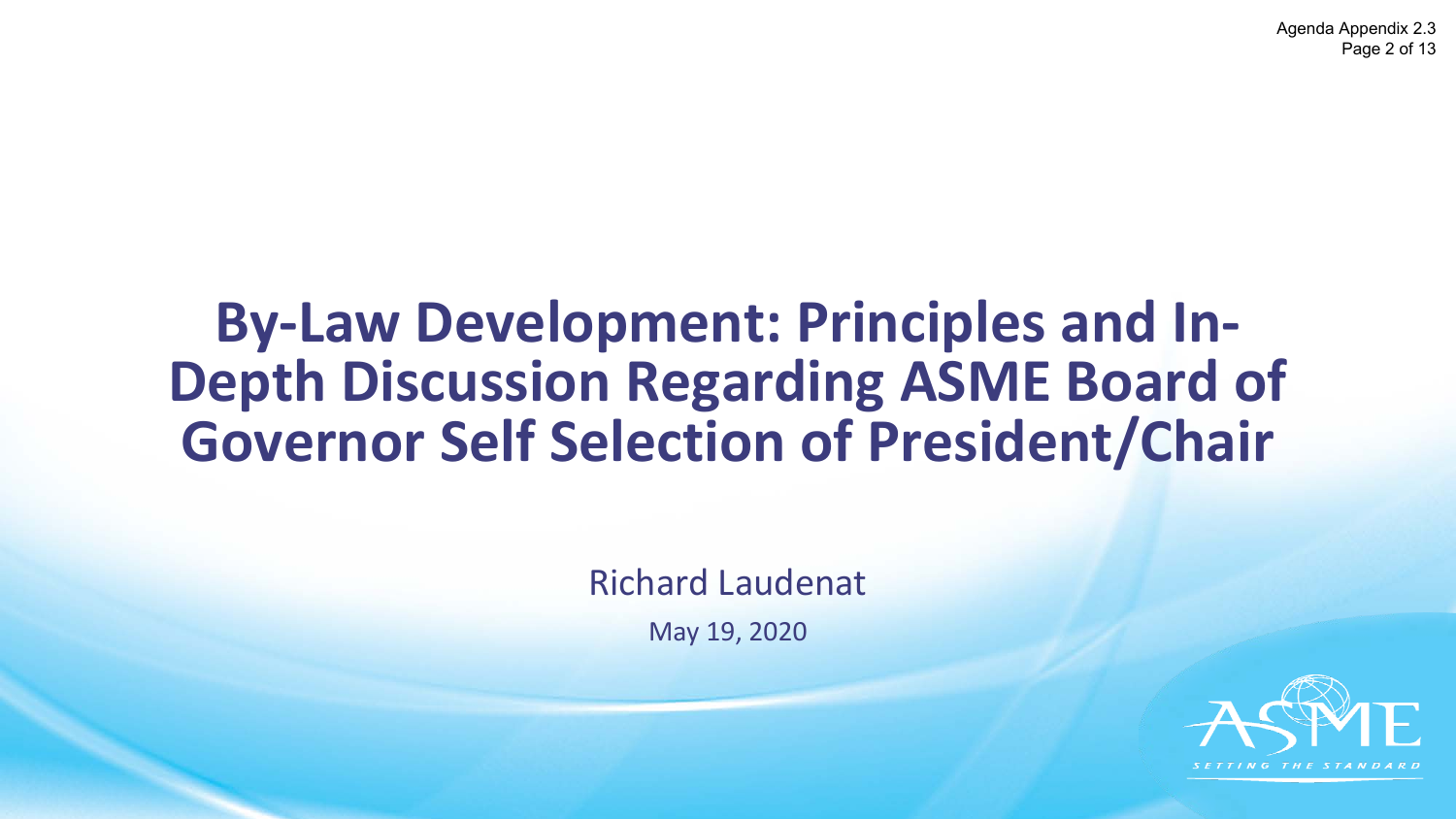# What to Expect from Presentation …

- •Description An in-depth discussion of proposal for BOG Self Selection of President
- •Desired Outcome Board concurrence to allow revised Governance Documents to be prepared for Board Action
- •Questions Please ask questions during the presentation.
- •Duration 30 minutes

![](_page_31_Picture_6.jpeg)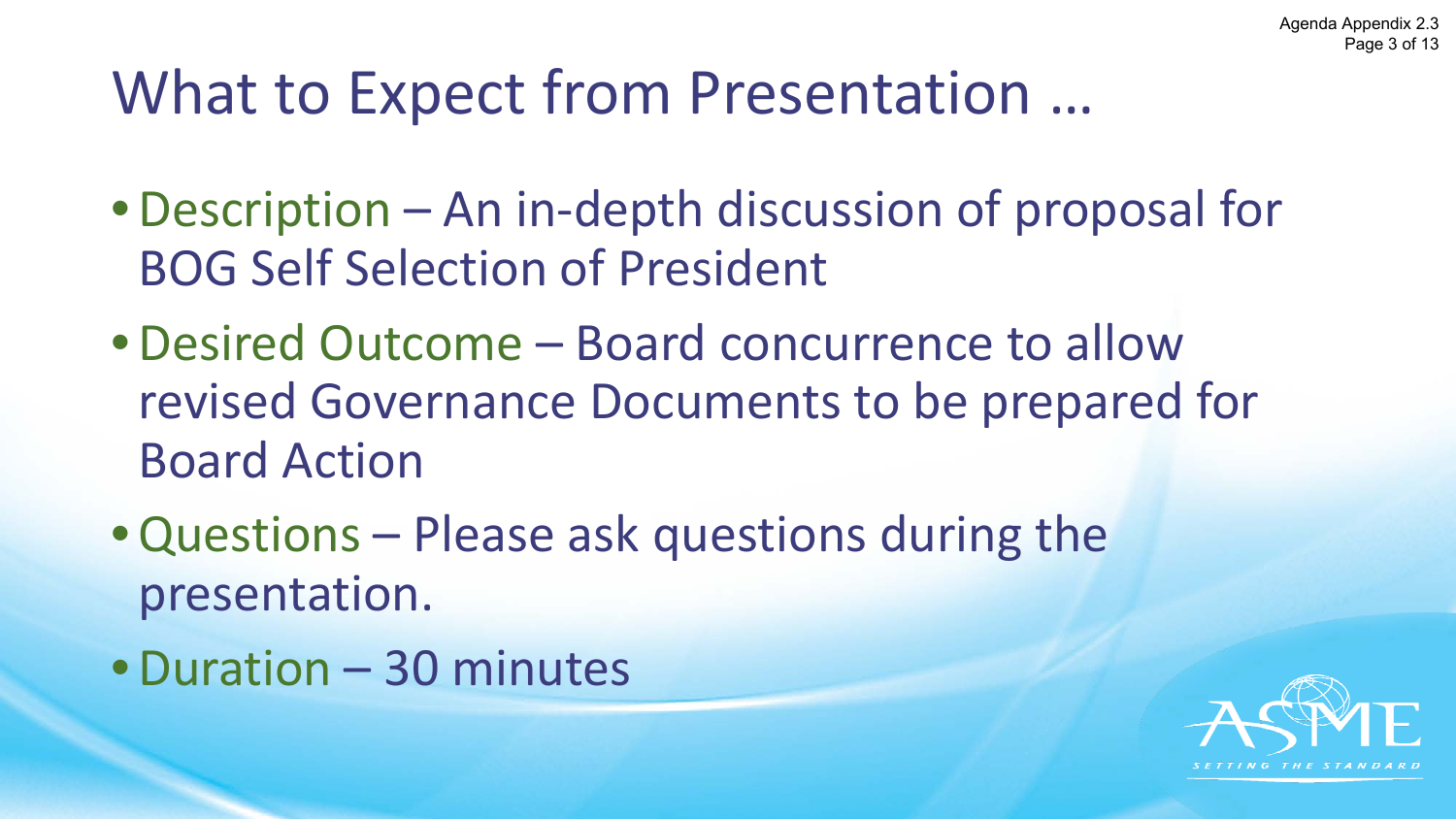## In-Depth Discussion…

- Chair of the Board is a very common term in profit and not-for-profit organizations. While the Chair can also be the President, it is not required. I think with all the changes we're recommending to the Governance process, separating this historical title (President) will help justify the changes we're making (i.e. the Board selecting its own "leader")
- The beauty of this is that the NC only vets and selects Governors to the Board. Everyone comes onto the Board as a Governor (with the possible exception of the external appointment that occurs when no sitting Governors are qualified or interested in the position) and has the potential to be Chair once they've acquired the necessary amount of experience on Board affairs

![](_page_32_Picture_4.jpeg)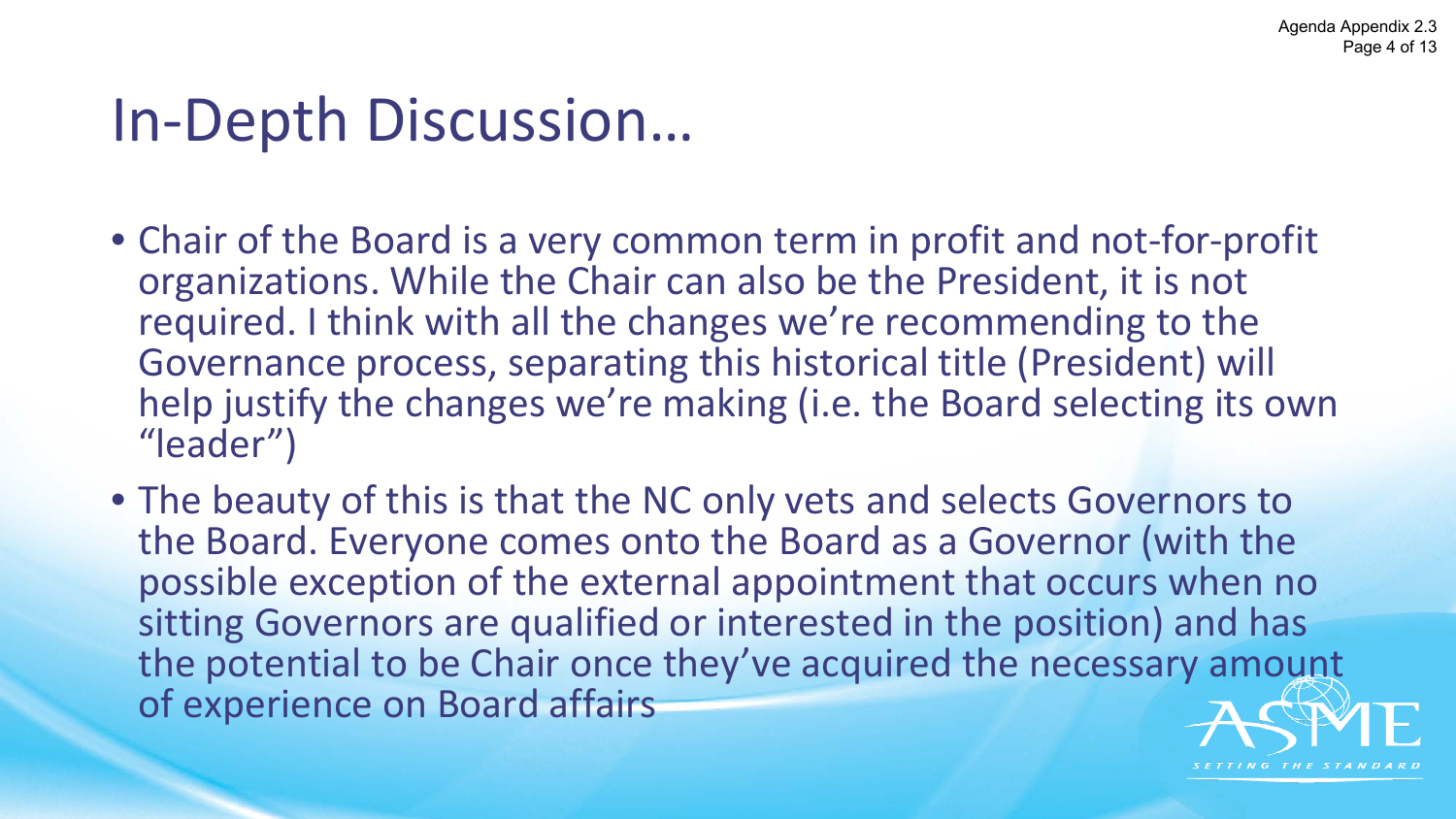# In-Depth Discussion continued …

- The 2<sup>nd</sup> beauty is that the continuous flow of new talent to the board is consistent (3 per year), and a truly exceptional leader could stay for 5 years without disrupting the flow
- Extending a Chair to a 2<sup>nd</sup> year would still require a majority vote as they could be up against 3<sup>rd</sup> year Governors with a desire to be Chair.
- Even if the Board needs to resort to an external Chair as described in paragraph 7, things just keep running along as usual.
- A negative is that a Governor who fails to gain the votes (though interested) to become Chair would exit the Board and not be allowed to run again unless reached out to by the Board under extenuating circumstances but something significantly different than the past

![](_page_33_Picture_6.jpeg)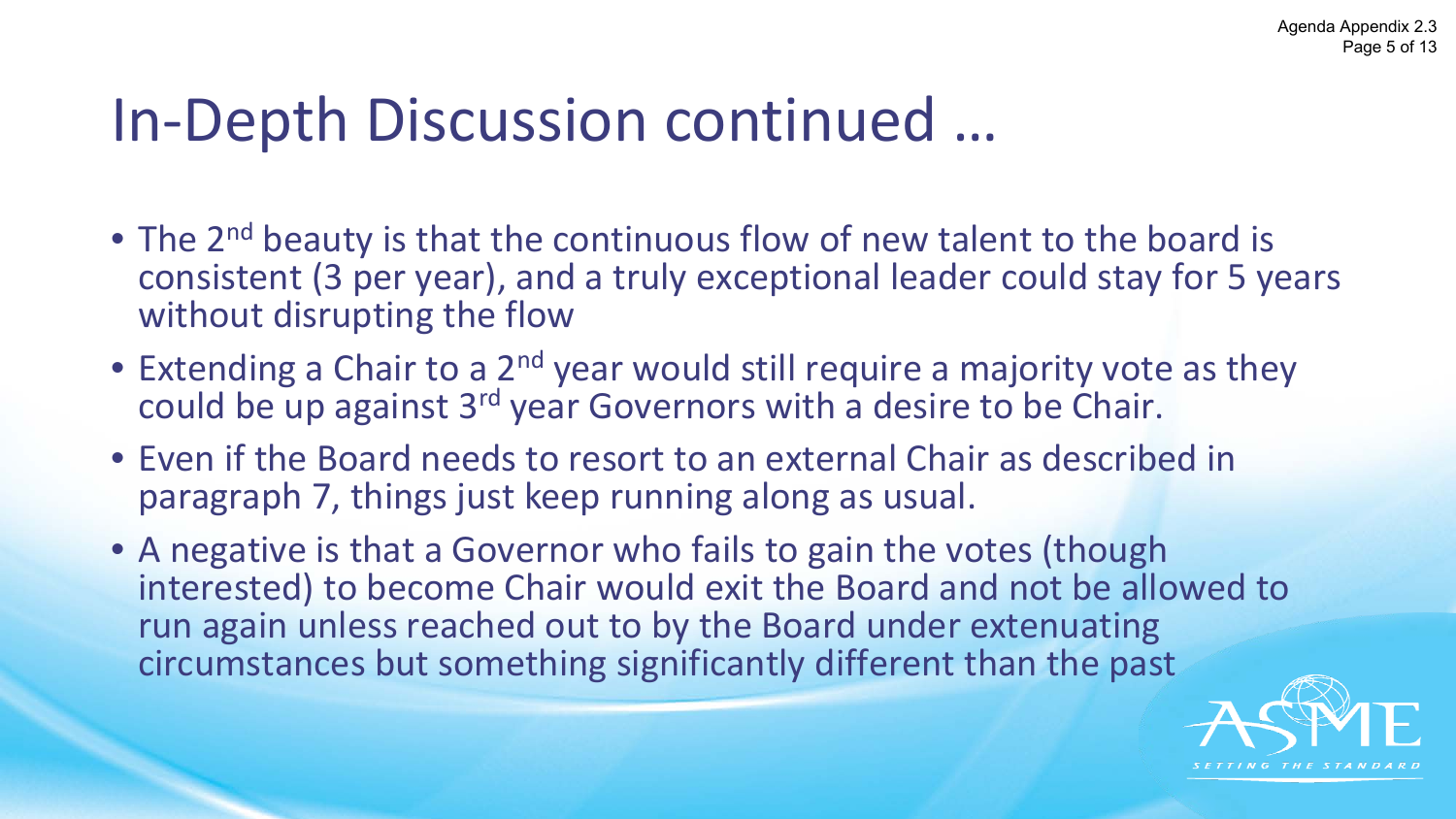# In-Depth Discussion Continued …

• The "3<sup>rd</sup> year only" restriction for running for Chair remains an issue. The Board has seen some really strong 2<sup>nd</sup> year Governors who came to the board with a significant amount of corporate level governance experience. The Board should be able to draw more of those kinds of professionals. We might want to open it up to be any level of experience and any duration up to three years in order to capitalize on an exceptional leader.

![](_page_34_Picture_3.jpeg)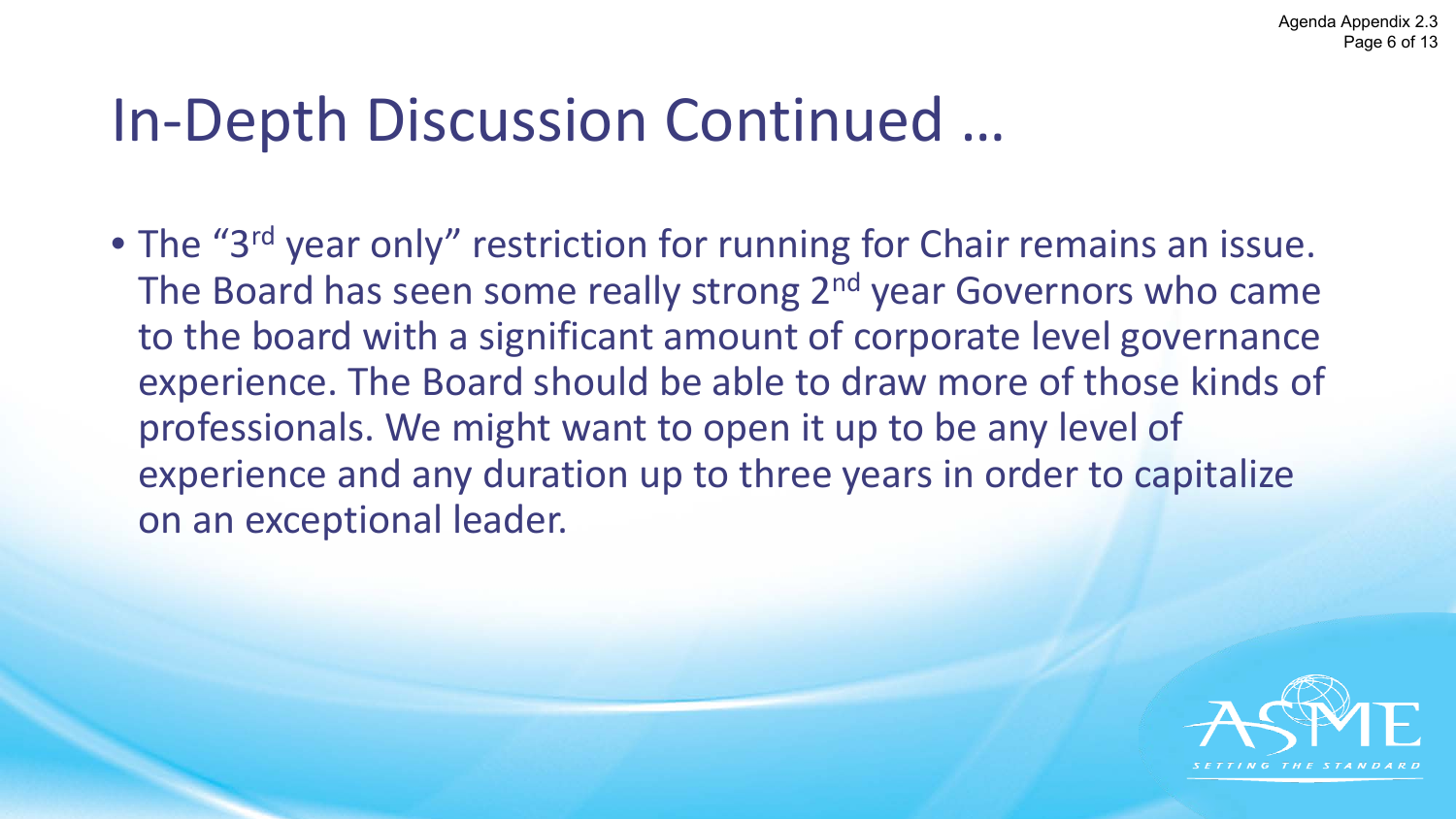# Principles … Overview

• **OVERVIEW -** In order to facilitate becoming a high-performing board, the current Board of Governors feel it imperative that the members of the board in any given year be charged with appointing their Chair (replacing the title of President) from amongst its membership. The NC will still be responsible for vetting and recommending Governors to the Board.

![](_page_35_Picture_3.jpeg)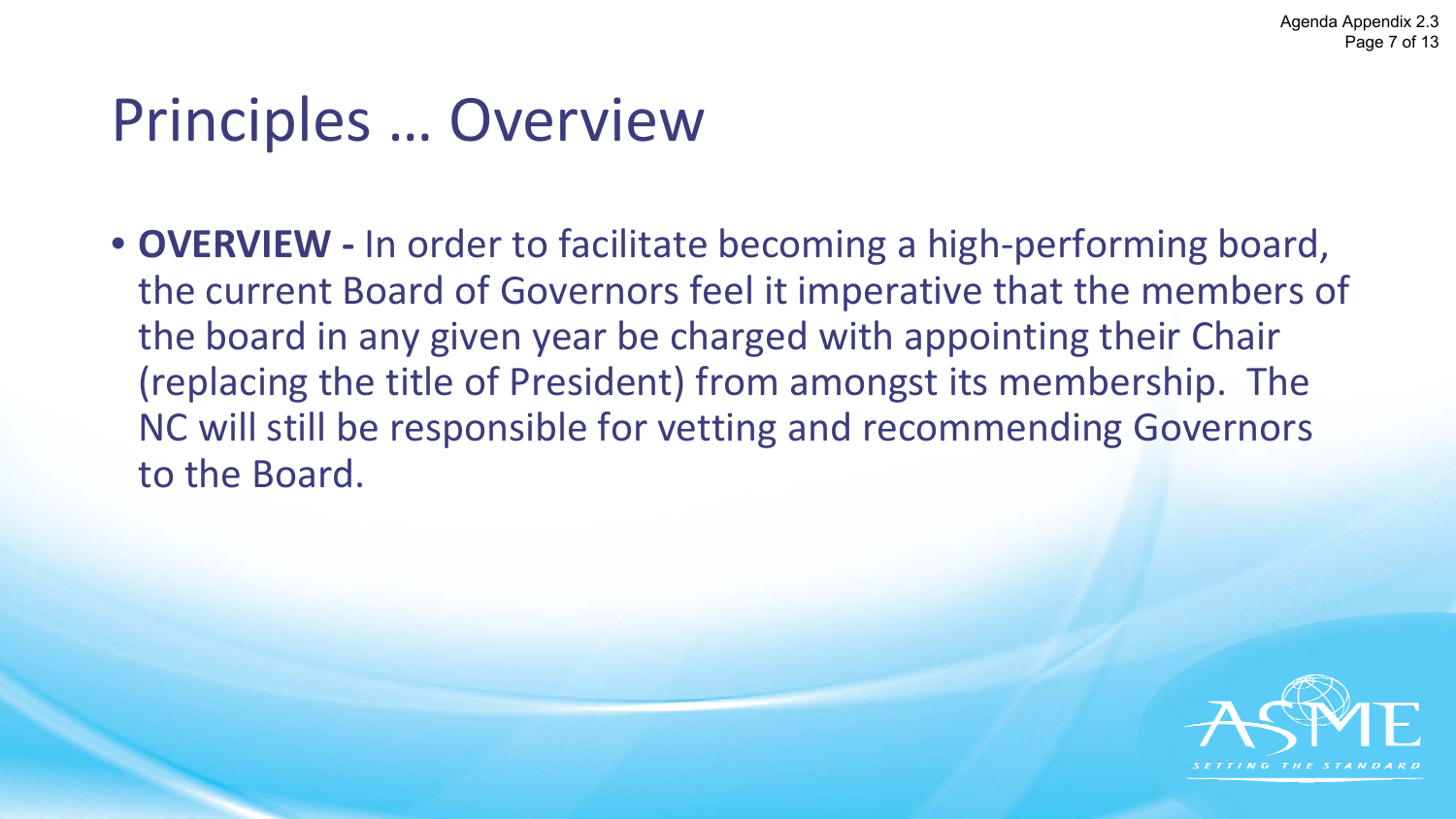# Principles … Membership and Nomination

- **MEMBERSHIP** The ASME Board of Governors will consist of 11 members:
	- Nine (9) Members-at-Large
	- Chair, appointed by the Board from the previous year's senior Governors (3rd Year)
	- Executive Director, in a non-voting ex officio capacity
- **NOMINATION PROCESS** The Nominating Committee would annually select enough candidates to fill three board positions. The Board, at its discretion, may select its own candidate (i.e. a high-level donor) to fill **one** of the three spots, but must notify the NC no later than Dec 31<sup>st</sup> of the prior fiscal year in order to set expectations. In that scenario, the NC would be responsible for filling the two remaining spots.

![](_page_36_Picture_7.jpeg)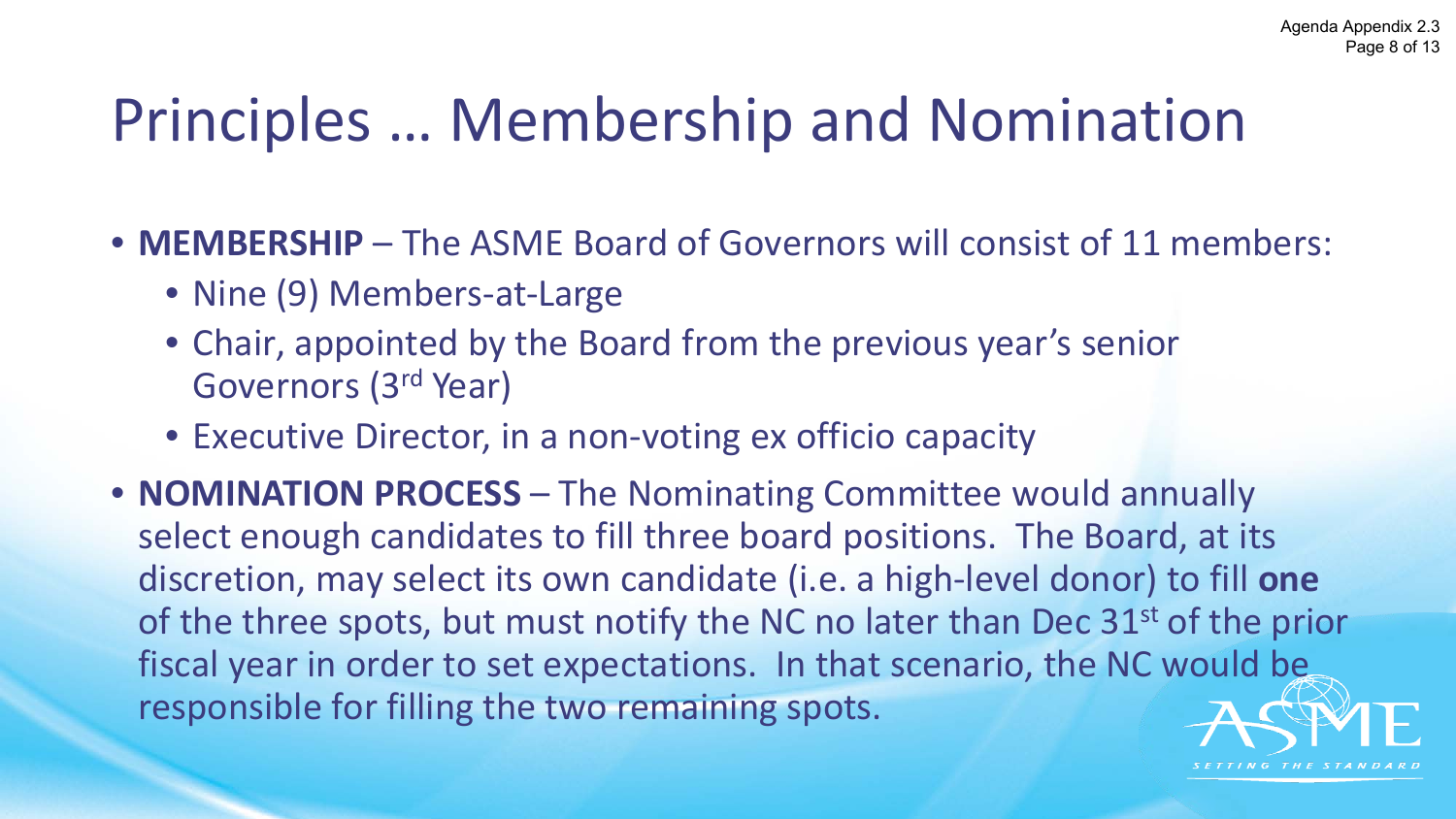# Principles … Board Term

• **BOARD TERM** – each Governor will serve a minimum of three (3) years, with the option of a 4<sup>th</sup> year under certain conditions (see Chair Selection below) and as approved by the Board. Board terms will be staggered such that no more than three (3) new Governors are required in any given year.

![](_page_37_Picture_3.jpeg)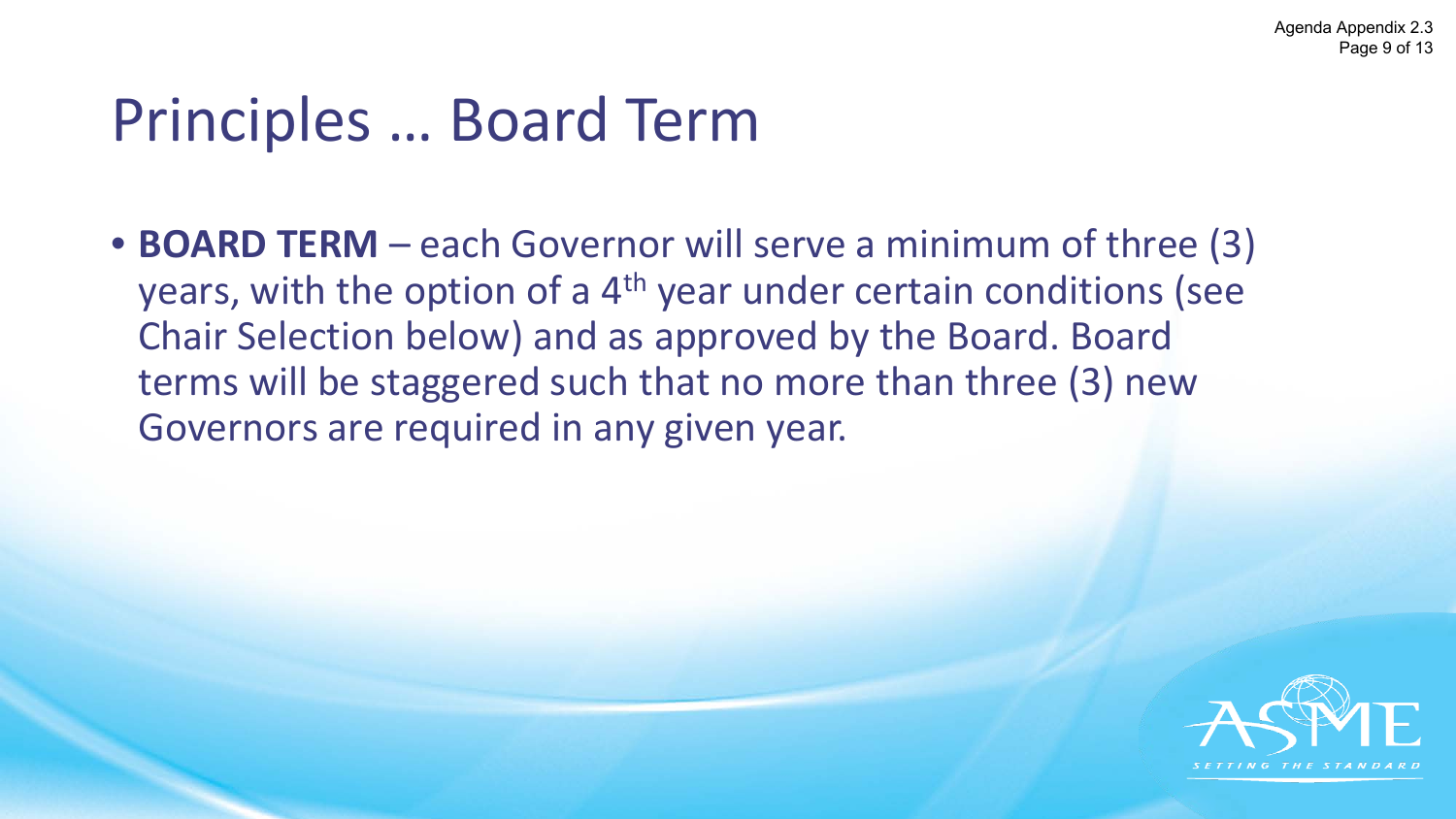# Principles … Chair Selection

• **CHAIR SELECTION** – the Board nominates candidates for Chair for a one-year term from the senior-most siting elective members of the board (3rd year only). These individuals have gained the necessary experience from their time on the board and are best positioned to fill the role of Chair. A vote is held at the last business meeting of the fiscal year (early June), and a Chair is elected by a majority vote of the Board. The new Chair becomes effective immediately. The ASME Membership only ratifies Governor appointments, not the Chair position. Governor-Elects will continue to be ratified by the membership via ballot and confirmed at the 2<sup>nd</sup> business meeting of the fiscal year.

![](_page_38_Picture_3.jpeg)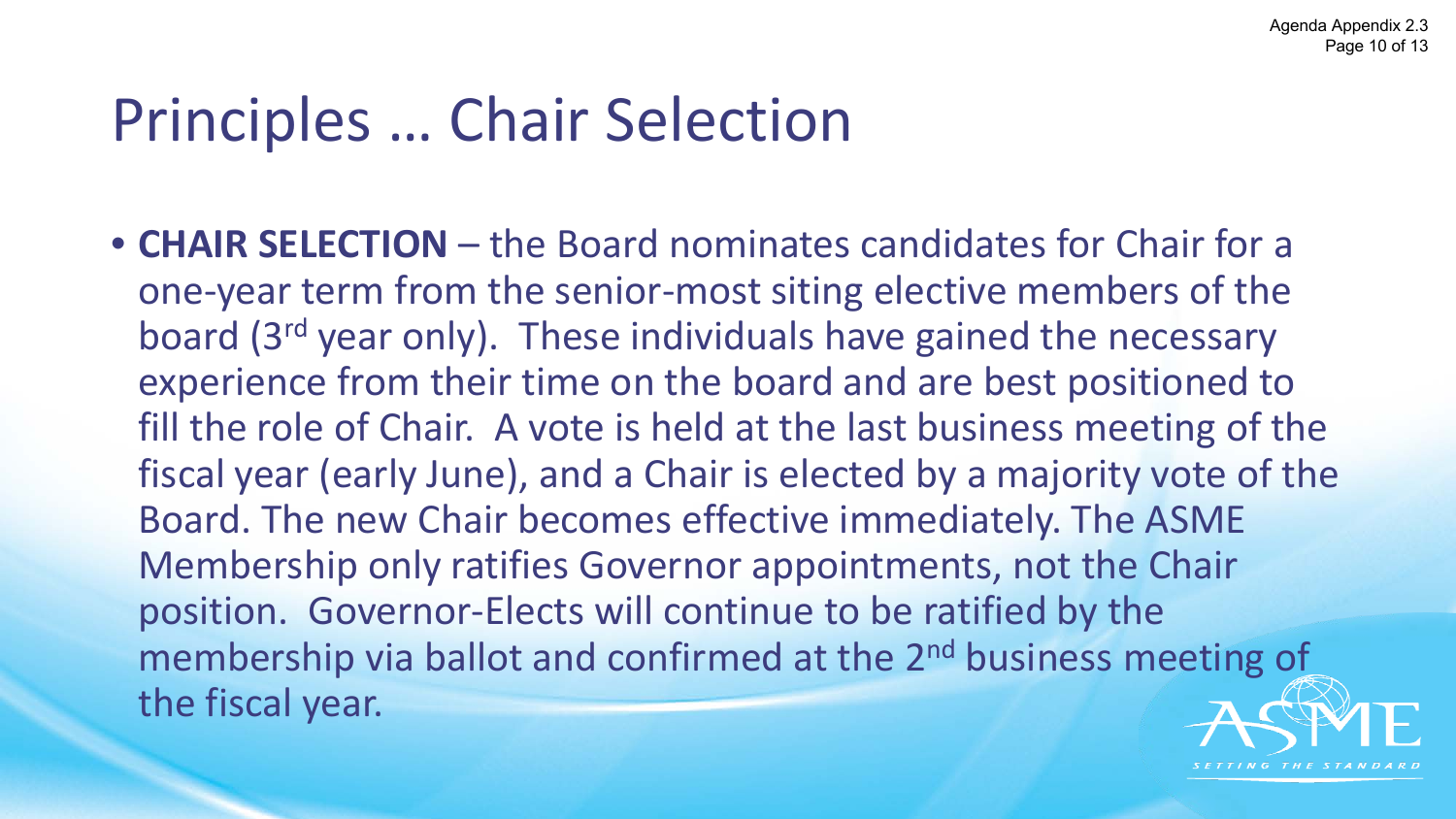# Principles … Chair Term

• **CHAIR TERM** – nominally, the Chair serves a one-year term which is his or her 4<sup>th</sup> year on the Board. The Chair would be permitted to serve a second one-year term in that office but must stand for reelection by the Board against any 3<sup>rd</sup> year Governors interested in the position. Again, the Chair is elected by a majority vote. If not renewed for a 2<sup>nd</sup> one-year term, the current Chair would exit the Board and be replaced by the 3rd year Governor elected by the Board or an external candidate selected by the Board (see paragraph 7 below).

![](_page_39_Picture_3.jpeg)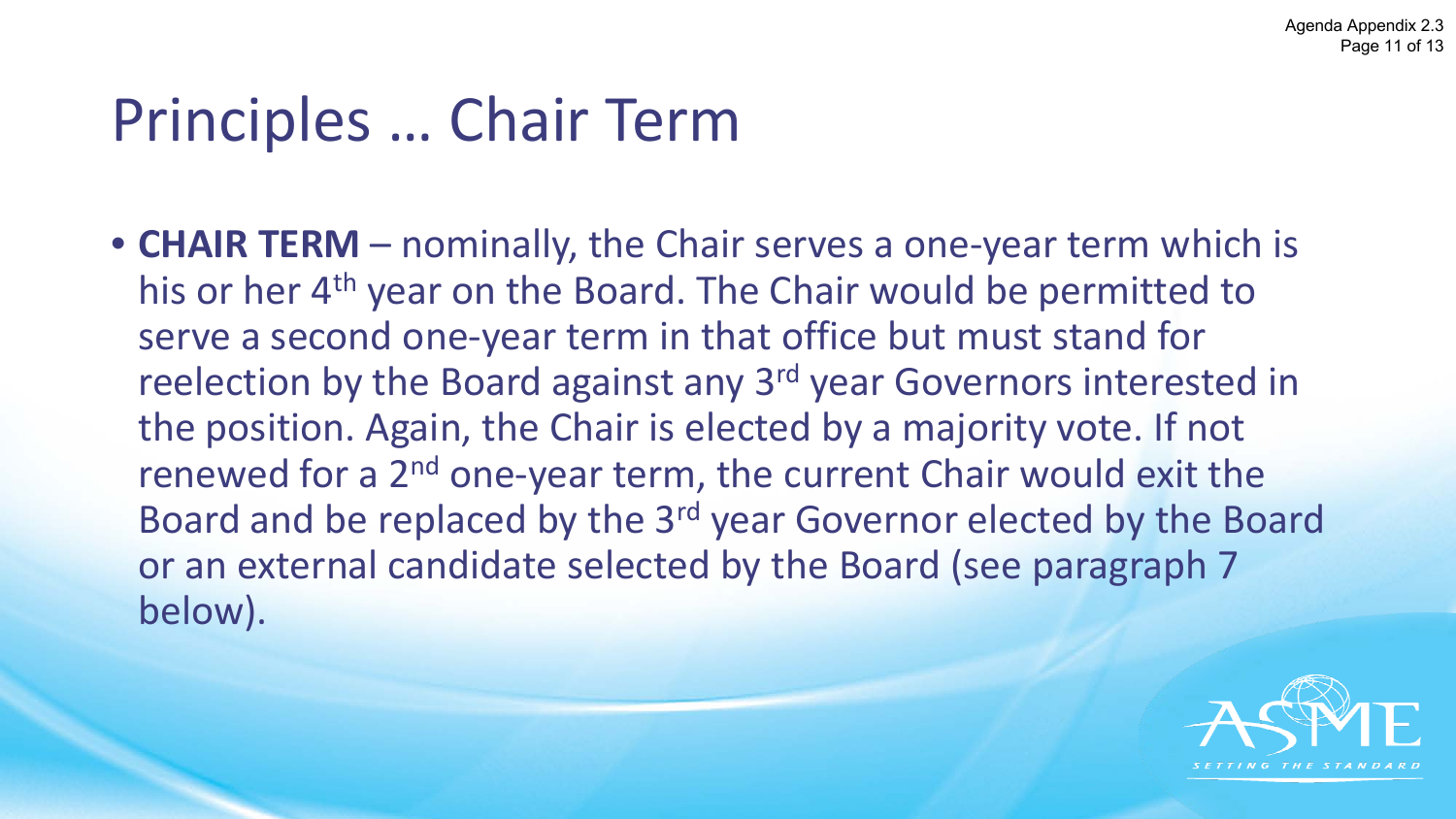# Principles … External Candidates

• **NO CHAIR CANDIDATE WITHIN BOARD** - Only those elective governors who have completed a three-year period on the Board, and who exhibit the leadership skills required of the Chair, would be eligible to be selected as Chair in this process. If none of the sitting third year Board members chooses to serve as President, the Board is empowered to select a President from a larger pool of consenting past Board members, consenting past Senior Vice Presidents, and if necessary, consenting past Presidents/Chairs. The eligibility of these candidates will be based on the calendar year of their final term plus three years to ensure they remain current in Board issues. If a desired candidate cannot be found within the groups previously described, the Board may expand the candidate pool to other individuals who exhibit the desired leadership skills. Any Chair so selected would serve a one-year term on the Board solely by virtue of holding the office of Chair.

![](_page_40_Picture_3.jpeg)